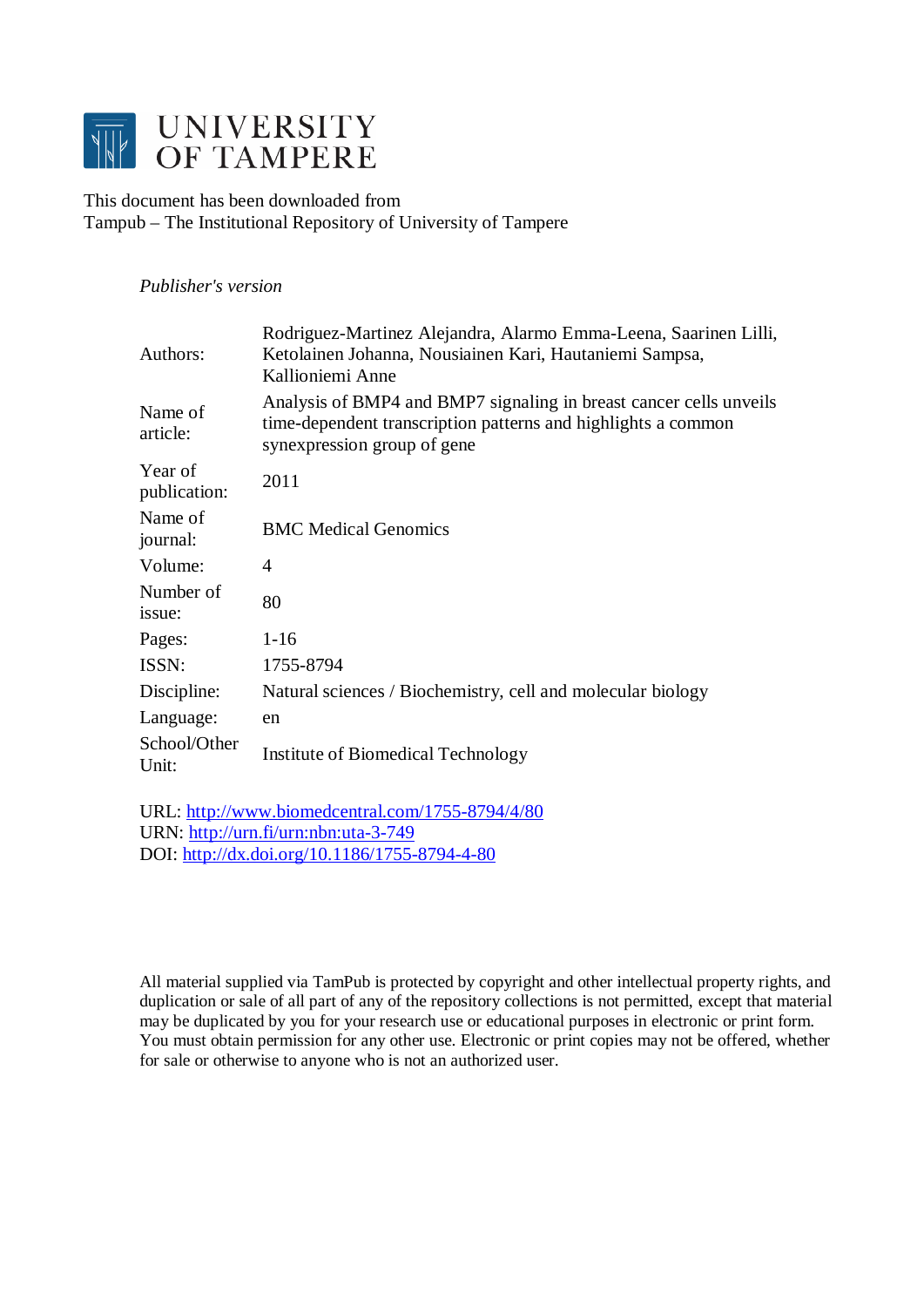# **RESEARCH ARTICLE Example 2018 12:00 Open Access**



# Analysis of BMP4 and BMP7 signaling in breast cancer cells unveils time-dependent transcription patterns and highlights a common synexpression group of genes

Alejandra Rodriguez-Martinez<sup>1†</sup>, Emma-Leena Alarmo<sup>1†</sup>, Lilli Saarinen<sup>2</sup>, Johanna Ketolainen<sup>1</sup>, Kari Nousiainen<sup>2</sup> , Sampsa Hautaniemi<sup>2</sup> and Anne Kallioniemi<sup>1\*</sup>

# Abstract

**Background:** Bone morphogenetic proteins (BMPs) are members of the TGF-beta superfamily of growth factors. They are known for their roles in regulation of osteogenesis and developmental processes and, in recent years, evidence has accumulated of their crucial functions in tumor biology. BMP4 and BMP7, in particular, have been implicated in breast cancer. However, little is known about BMP target genes in the context of tumor. We explored the effects of BMP4 and BMP7 treatment on global gene transcription in seven breast cancer cell lines during a 6 point time series, using a whole-genome oligo microarray. Data analysis included hierarchical clustering of differentially expressed genes, gene ontology enrichment analyses and model based clustering of temporal data.

Results: Both ligands had a strong effect on gene expression, although the response to BMP4 treatment was more pronounced. The cellular functions most strongly affected by BMP signaling were regulation of transcription and development. The observed transcriptional response, as well as its functional outcome, followed a temporal sequence, with regulation of gene expression and signal transduction leading to changes in metabolism and cell proliferation. Hierarchical clustering revealed distinct differences in the response of individual cell lines to BMPs, but also highlighted a synexpression group of genes for both ligands. Interestingly, the majority of the genes within these synexpression groups were shared by the two ligands, probably representing the core molecular responses common to BMP4 and BMP7 signaling pathways.

**Conclusions:** All in all, we show that BMP signaling has a remarkable effect on gene transcription in breast cancer cells and that the functions affected follow a logical temporal pattern. Our results also uncover components of the common cellular transcriptional response to BMP4 and BMP7. Most importantly, this study provides a list of potential novel BMP target genes relevant in breast cancer.

Keywords: bone morphogenetic protein, breast cancer, BMP4, BMP7, expression microarray

# Background

Bone morphogenetic proteins (BMPs) are extracellular ligand molecules that belong to the transforming growth factor  $\beta$  (TGF- $\beta$ ) superfamily. To date, 21 members of the human BMP family have been identified [[1\]](#page-15-0). BMPs

regulate transcription of target genes by signaling through type I and II transmembrane serine-threonine receptors. Binding of the ligand to the type II receptor elicits phosphorylation of the type I receptor, which, as a result, is able to phosphorylate other molecules and transmit the signal. In the canonical BMP pathway, the type I receptor phosphorylates receptor-regulated SMAD (homologue of Drosophila Mothers Against Decapentaplegic) proteins (R-SMADs, SMAD-1/5/8), which then bind to the common mediator SMAD4; the



© 2011 Rodriguez-Martinez et al; licensee BioMed Central Ltd. This is an Open Access article distributed under the terms of the Creative Commons Attribution License (<http://creativecommons.org/licenses/by/2.0>), which permits unrestricted use, distribution, and reproduction in any medium, provided the original work is properly cited.

<sup>\*</sup> Correspondence: [anne.kallioniemi@uta.fi](mailto:anne.kallioniemi@uta.fi)

<sup>†</sup> Contributed equally <sup>1</sup>

<sup>&</sup>lt;sup>1</sup> Laboratory of Cancer Genetics, Institute of Biomedical Technology, University of Tampere and Centre for Laboratory Medicine, Tampere University Hospital, Finland

Full list of author information is available at the end of the article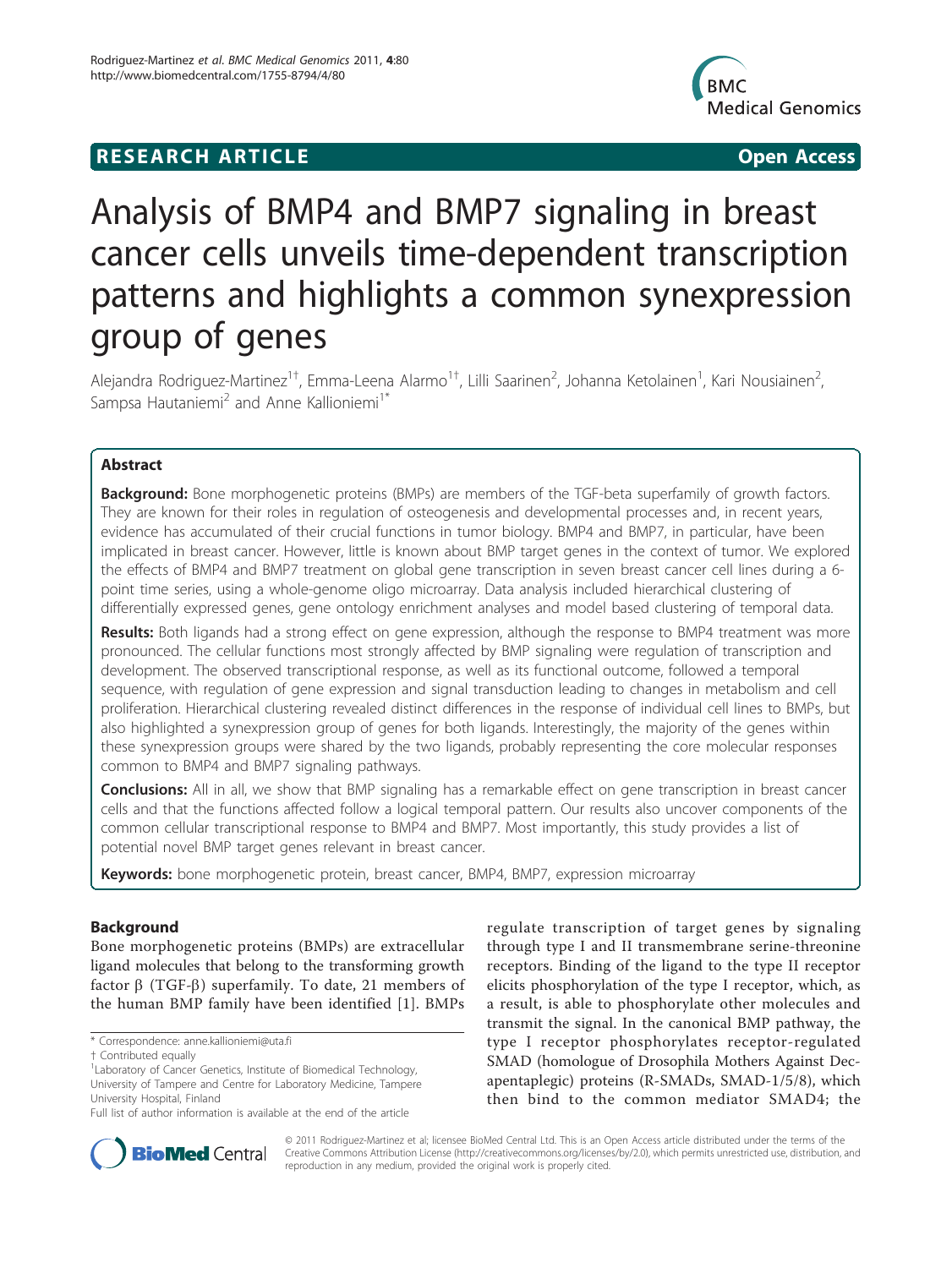resulting SMAD complex translocates to the nucleus to regulate transcription of target genes [\[1\]](#page-15-0). The signals generated by BMPs in the cell membrane may be also transferred into the cell via ERK, JNK and p38 mitogenactivated protein kinases (MAPK) [\[2,3](#page-15-0)]. Moreover, there is crosstalk between BMP signaling and other cellular signaling cascades, such as the Wnt, JAK/STAT and Notch pathways [[4-6](#page-15-0)].

BMPs were first identified as inducers of ectopic bone formation in vivo [\[7](#page-15-0)] but were later found to be crucial multifunctional regulators of development [\[8](#page-15-0)]. During the last decade, the role of BMPs in cancer development has gained increasing interest [[9-11](#page-15-0)]. The importance of BMP4 and BMP7 in breast cancer was highlighted in a survey of seven BMPs: these two ligands had the highest expression levels and were the most frequently expressed among 22 cell lines and 39 primary tumor samples [\[12\]](#page-15-0). The expression of BMP4 and BMP7 in breast cancer also has been demonstrated in several other reports [[13-17](#page-15-0)]. Interestingly, BMP7 protein expression in primary breast tumors has been associated with accelerated bone metastasis formation and served as an independent prognostic factor for early bone metastasis in a study based on a set of 409 patient samples [[15](#page-15-0)] though, with a smaller set of 67 patient samples, this association was not established [[18](#page-15-0)].

The functional significance of BMP4 and BMP7 in breast cancer has been studied predominantly through the use of in vitro models. BMP4 was shown to inhibit cell proliferation in a panel of breast cancer cell lines by inducing a G1 cell cycle arrest [[14](#page-15-0)]. The effects of exogenous BMP4 on breast cancer cell migration and invasion have also been studied. For the most part, the data suggest promotion of these cellular abilities by BMP4 in several breast cancer cell lines and in normal breast epithelial cells [[14](#page-15-0),[19\]](#page-15-0), while a study in which only MDA-MB-231 cells were analyzed reported the opposite phenotype [[20](#page-15-0)]. For BMP7, the results from different reports and different cell lines are more variable. In vitro examination of BMP7 manipulation have revealed cell line-specific effects on cell proliferation, migration and invasion; BMP7 induces all of these parameters in MDA-MB-231 cells and inhibits cellular proliferation in several other cell lines [[21\]](#page-15-0). In opposition, in an in vivo xenograft mouse model of MDA-MB-231 cells, BMP7 reduced tumor growth as well as the formation and growth of bone metastases [[18](#page-15-0)].

In spite of the many years since the discovery of BMPs and being currently a very active topic in cancer research, little is known about their target genes in tumor conditions. The present study was designed to gain knowledge in this topic, by exploring the effects of BMP4 and BMP7 signaling on gene transcription in seven breast cancer cell lines and throughout a 6-point

time series, using a genome-wide approach. We characterized the transcriptional response of breast cancer cells to BMP signaling in an analysis that included a temporal dimension and the comparison of different cell lines and two BMP ligands. Finally and most importantly, we report novel potential BMP target genes relevant in breast cancer.

# Methods

# Breast cancer cell lines

Seven breast cancer cell lines (HCC1954, MDA-MB-361, ZR-75-30, HCC1419, SK-BR-3, MDA-MB-231 and T-47D) were purchased from the American Type Culture Collection (ATCC, Manassas, VA) and cultured according to the recommended conditions except for MDA-MB-231 and T-47D, for which the concentration of FBS in culture media were 1% and 5%, respectively.

# BMP4 and BMP7 treatments

Recombinant human BMP4 and BMP7 proteins were purchased from R&D Systems (Minneapolis, MN). Three cell lines (HCC1954, MDA-MB-361 and ZR-75- 30) were treated with both BMP4 (100 ng/ml) and BMP7 (50 ng/ml) separately. HCC1419 and SK-BR-3 cell lines received only BMP4 treatment (100 ng/ml), while MDA-MB-231 and T-47D were treated only with BMP7 (50 ng/ml). Cells were seeded on 24-well plates, allowed to adhere for 24 h, and treated with the BMP ligand or vehicle for 30 min, 1 h, 3 h, 6 h, 12 h and 24 h (Figure [1A\)](#page-3-0). Experiments were performed in triplicate and collected cells were pooled.

# **Microarrays**

Total RNA was extracted using the RNeasy Mini Kit (Qiagen, Valencia, CA) and the quality of RNA was validated using the Agilent RNA 6000 Nano Kit (Agilent Technologies, Palo Alto, CA, USA). Total RNA (500 ng) was used to generate fluorescent Cy-3-(vehicle treated cells) or Cy-5-labeled cRNA (BMP4- or BMP7-treated cells) using the Agilent Low RNA Input Fluorescence Linear Amplification Kit (Agilent Technologies). The labeled cRNAs were hybridized to the 44 K Whole Human Genome oligo microarrays (Agilent Technologies) according to the manufacturer's protocol. Microarray slides were scanned (Agilent Microarray Scanner) after hybridization, and data were extracted using the Feature Extraction software, version A.7.5.1 (Agilent Technologies). The microarray data has been submitted to the GEO database (accession number GSE31605).

# Data analysis

The microarray data were first subjected to linear normalization to allow comparison between arrays. All probes were compared to the reference sequence using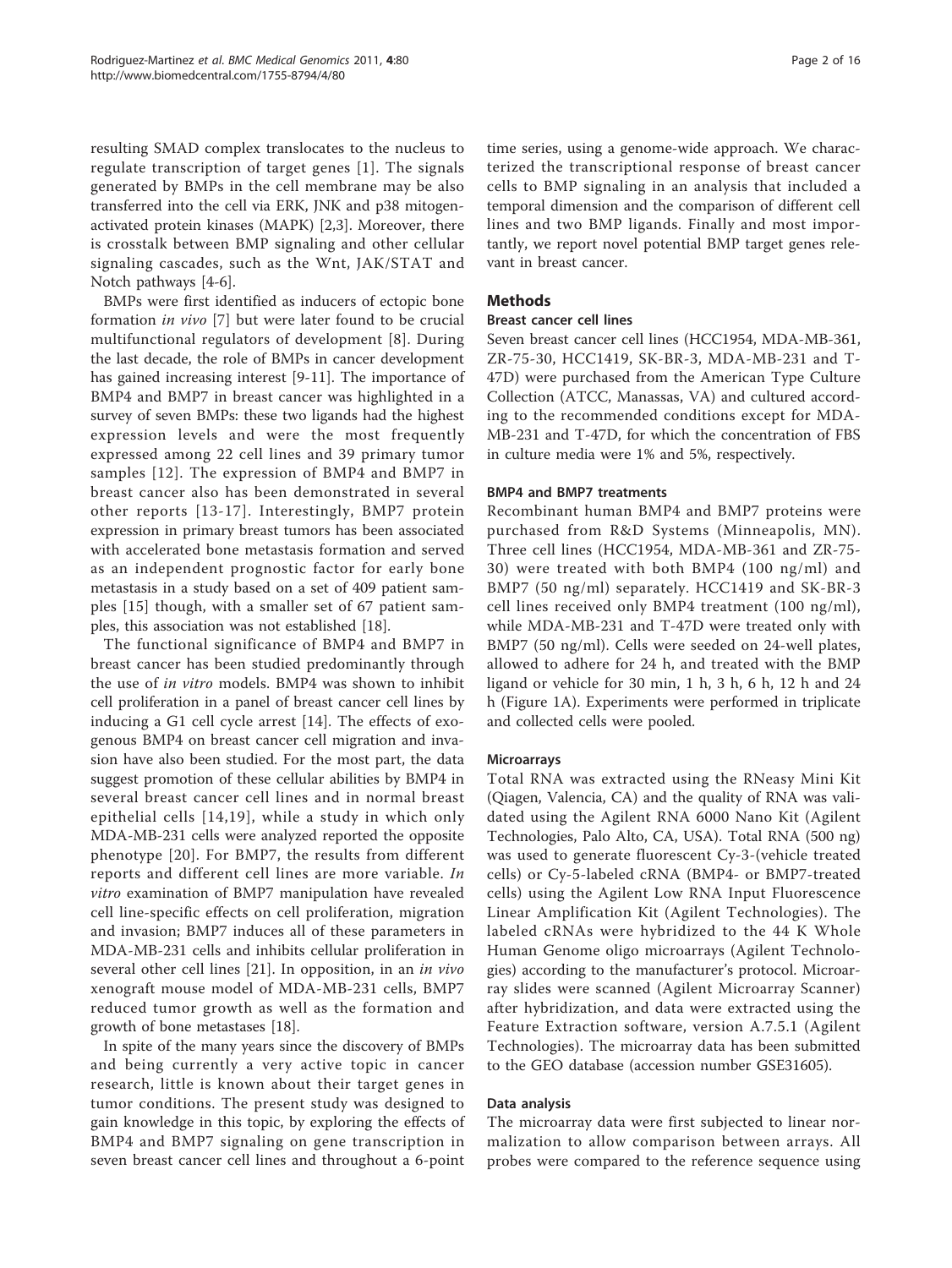<span id="page-3-0"></span>

BLAST (v.2.2.23). Ensembl IDs for the probes were obtained by examining the probe's genomic location. The Ensembl Homo sapiens database version 60.37e was used. This process resulted in the annotation of 84% of all the probes. A total of 66% of the probes mapped uniquely to genes and 16% mapped to multiple genes.

In order to determine differentially-expressed genes, expression data were subjected to three types of filtering: cell line-specific, time point-specific and general filtering. Cell line-specific filtering was done separately for each cell line, following the criteria of a differential expression of at least 2-fold in a minimum of one time point. In the time point-specific filtering, data from each time point were independently filtered according to a 2-fold expression change cutoff. General filtering was performed on all the data from all the cell lines together (separately for BMP4 and BMP7) following the next criteria: probes with a differential expression of at least 3-fold in at least three events and/or 2-fold in at least four events were considered for subsequent

analysis. An event refers to any time point of any cell line, resulting in a maximum number of 30 events (5 cell lines and 6 time points per cell line). The data sets produced by general filtering were further hand-annotated to reduce the number of probes with multiple annotations. Uniquely annotated probes are designated hereafter as "genes, " whereas the terms "probe" and "genetic element" refer to multiple annotated probes or any data including them. The gene lists resulting from general filtering were ranked according to the number of events in which they showed regulation. Furthermore, all the probes derived from general filtering were subjected to hierarchical clustering using correlation metrics, agglomerative strategy and average linkage method.

Enrichments of gene ontology (GO) terms were performed on several data sets applying Fisher's exact test and using all genes present on the microarray as a reference [[22\]](#page-15-0). In all the GO enrichment analyses, only probes with unique annotation were used.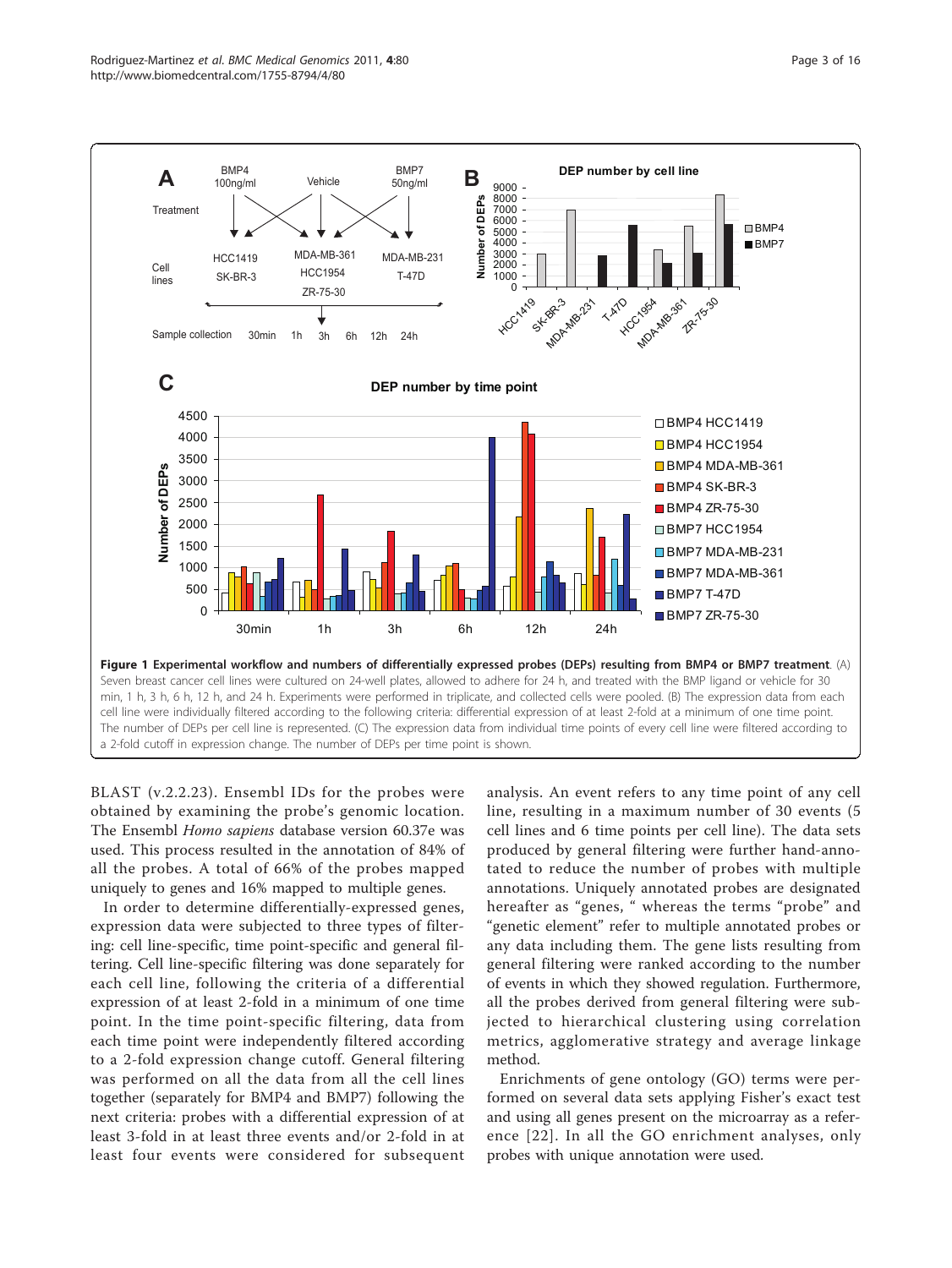A model-based clustering method [[23\]](#page-15-0) that allows the finding of clusters of genes with similar expression profiles was performed using MCLUST R package [[24\]](#page-15-0). This method was applied to data resulting from cell line-specific filtering. Data were log2-transformed and scaled to unit length. In the model-based clustering method, the clusters are considered to be groups displaying multivariate distributions. Several models were fitted to the data. The selections of the best model and the number of clusters were made based upon maximizing Bayesian Information Criterion (BIC) values for the specific model and number of clusters that best represented the data. The data analyses were performed using the Anduril data analysis framework [[25](#page-15-0)] and R [[26\]](#page-16-0).

# Results

The aim of this study was to uncover the transcriptional responses of BMP4 and BMP7 signaling in breast cancer. To this end, we selected breast cancer cell lines with low endogenous expression of BMP4 (HCC1419, SK-BR-3), BMP7 (MDA-MB-231, T-47D) or both (HCC1954, MDA-MB-361, ZR-75-30) [[12,14](#page-15-0)] and treated them with the corresponding BMP ligand (rhBMP4 or rhBMP7) and vehicle controls (Figure [1A\)](#page-3-0). Global gene expression levels were analyzed at six different time points from 30 min to 24 h in order to reveal the temporal patterns of transcriptional changes.

# Overall transcriptional response to BMP4 and BMP7 treatment

Due to the multidimensional nature of our data, we used three different filtering approaches, each of them allowing analysis from a different perspective. Cell linespecific analysis of the expression data evidenced considerable variation in the number of differentially expressed probes (DEPs) from one cell line to another (Figure [1B](#page-3-0)), implicating distinct differences in their transcriptional response to BMPs. Further evaluation of these results revealed that BMP4 treatment resulted in greater amounts of DEPs than BMP7 (average number of DEPs per cell line: 5, 469 versus 3, 898 for BMP4 and BMP7, respectively; Figure [1B\)](#page-3-0). This finding could not be explained by the differences in cell lines used to study the two ligands, as a similar outcome was observed in the three lines treated with both BMP4 and BMP7 (HCC-1954, MDA-MB-361 and ZR-75-30). Time point-specific filtering revealed clear temporal variation in the number of DEPs (Figure [1 C\)](#page-3-0). Generally, there was a tendency towards a greater amount of DEPs at later time points. In order to focus our attention especially on those genes whose expression was most consistently and extensively affected by BMP4 and BMP7 signaling, we performed a general filtering of the

expression data according to the following criteria: fold change (FC)  $\geq$  +/-3 in at least 3 events and/or FC  $\geq$ +/-2 in at least 4 events. This resulted in the identification of 2, 421 and 1, 263 differentially expressed gene elements (1, 678 and 905 uniquely annotated probes) for BMP4 and BMP7 experiments respectively, further evidencing a more prominent effect of BMP4 than BMP7 on gene transcription.

Unsupervised hierarchical clustering on the data sets resulting from general filtering (BMP4 and BMP7 separately) revealed that the samples originating from a particular cell line mainly clustered together (Figure [2\)](#page-5-0), suggesting considerable variation in the response of individual cell lines to BMPs. The most obvious examples are MDA-MB-361, ZR-75-30, and HCC1419 (for BMP4) as well as MDA-MB-361 and HCC1954 (for BMP7). Clustering according to time point was an uncommon phenomenon, but it was observed for the samples derived from MDA-MB-231, ZR-75-30, HCC1954 and T-47D after 30 min of BMP7 treatment (Figure [2B](#page-5-0)). At the probe level, both BMP4 and BMP7 hierarchical trees revealed a small subset of gene elements that clustered tightly together (named clusters A and B hereafter, Figure [2](#page-5-0), blue boxes). However, it is important to note that the expression of the genes in these clusters was not altered in a similar fashion in all the cell lines; rather, they were upregulated in some cell lines and downregulated in others, showing diverse temporal patterns. For both ligands, these clusters appeared to dictate the division of the samples into two major tree branches (Figure [2](#page-5-0)).

In order to obtain a general view of the cellular functions regulated as a result of BMP4 and BMP7 signaling in breast cancer cell lines, we performed a GO enrichment analysis on the data sets resulting from general filtering. As might have been expected, functional categories related to regulation of transcription were among the most highly enriched for both ligands. Additionally, genes involved in organ development were abundantly regulated as a result of stimulation with either ligand. In this regard, BMP4 seemed more often to regulate genes involved in skeletal system development (Table [1\)](#page-6-0), while BMP7, on the other hand, appeared to regulate genes involved in epithelial development, neurogenesis and tube development (Table [2](#page-6-0)).

# A common synexpression group of genes regulated in response to BMP4 and BMP7 signaling

As mentioned above, hierarchical clustering unveiled gene clusters A (BMP4, containing 329 probes) and B (BMP7, 228 probes) with highly correlated expression patterns (Figure [2](#page-5-0), blue boxes). Interestingly, of all the probes contained in clusters A and B, 210 (154 genes with known and unique annotation, named group C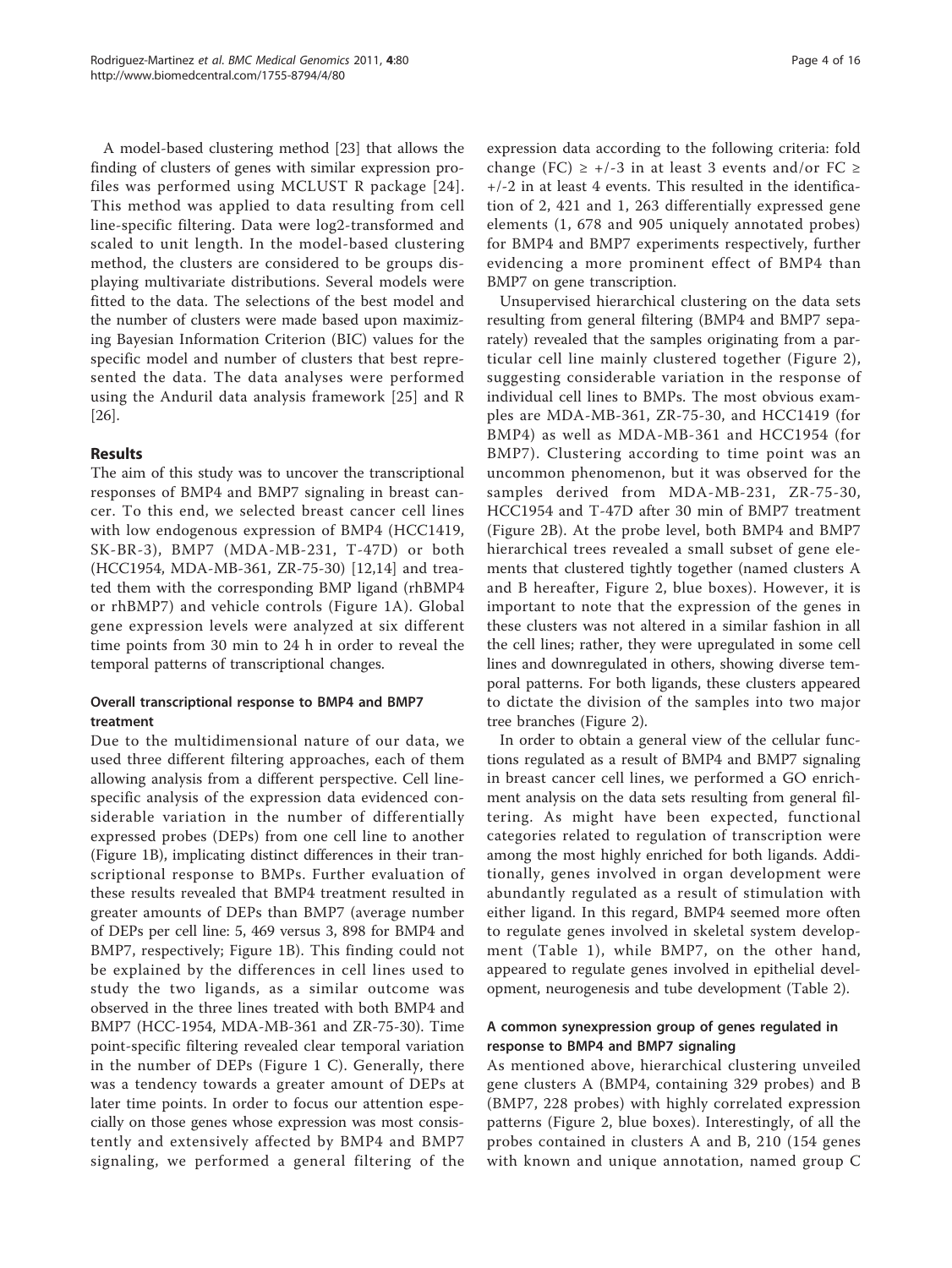hereafter, Additional file [1\)](#page-15-0) were present in both clusters and thus represent shared BMP target genes. Direct comparisons of the expression patterns of group C probes in the three cell lines (HCC1954, MDA-MB-361 and ZR-75-30) treated with both ligands revealed elements of similarity between BMP4 and BMP7 response in the same cell line but high variability between different cell lines (Figure [3](#page-7-0)). For example, these genes were

<span id="page-5-0"></span>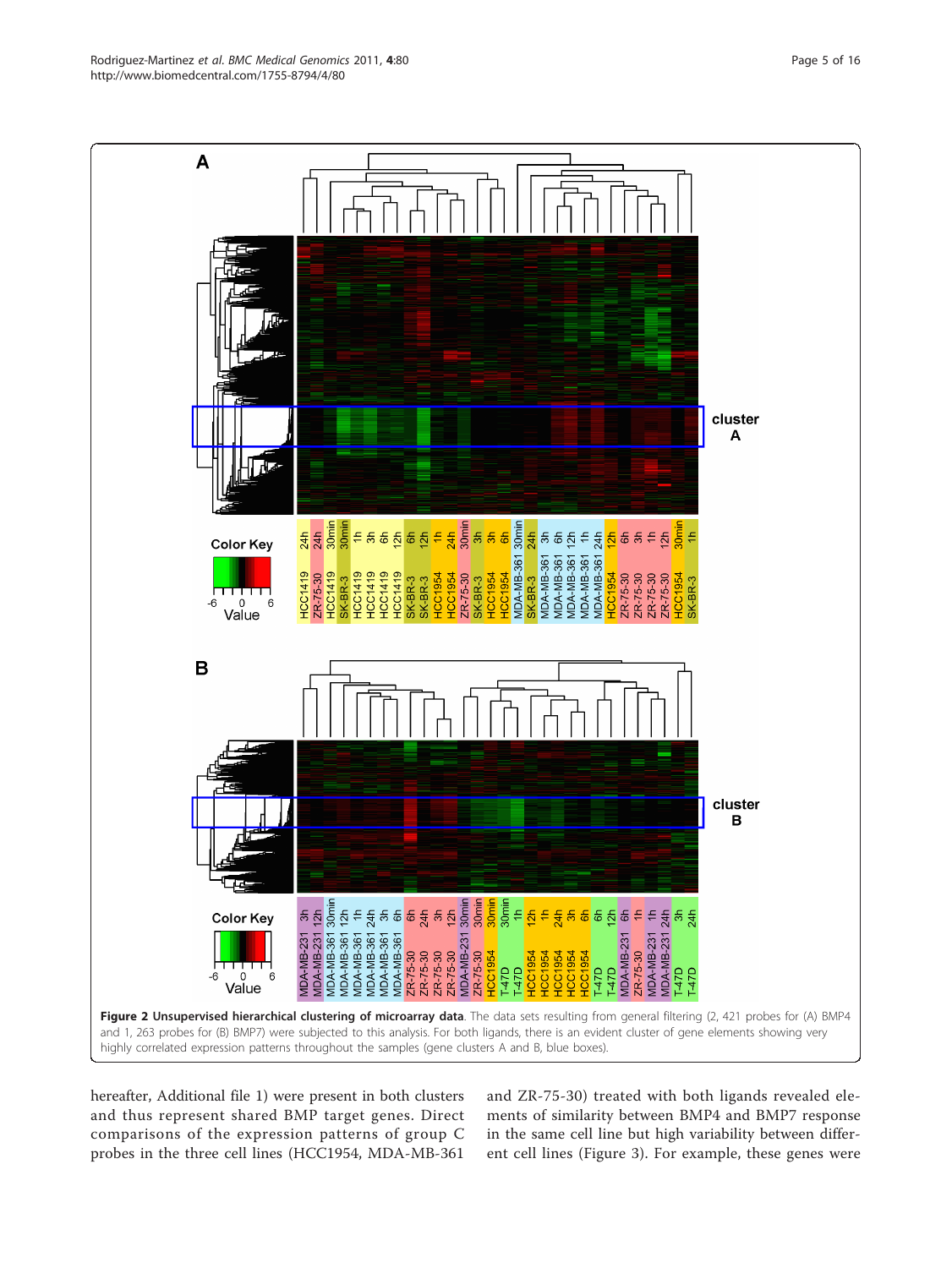| Category                                                                | Number of genes | <i>p</i> -Value |  |
|-------------------------------------------------------------------------|-----------------|-----------------|--|
| Biological process                                                      |                 |                 |  |
| GO:0006355: regulation of transcription, DNA-dependent                  | 740             | 0.005           |  |
| GO:0009888: tissue development                                          | 128             | 0.014           |  |
| GO:0001501: skeletal system development                                 | 53              | 0.031           |  |
| GO:0030154: cell differentiation                                        | 237             | 0.041           |  |
| Molecular function                                                      |                 |                 |  |
| GO:0043565: sequence-specific DNA binding                               | 94              | 0.043           |  |
| GO:0003700: sequence-specific DNA binding transcription factor activity | 133             | 0.046           |  |

<span id="page-6-0"></span>Table 1 Enriched gene ontology categories for differentially expressed genes as a result of BMP4 treatment.

commonly upregulated in MDA-MB-361 while downregulated in HCC1954. The GO enrichment analysis unveiled 23 enriched biological process terms, of which 21 could be classified into two functional categories, namely development and morphogenesis (16 terms) and gene expression (5 terms) (Additional file [2](#page-15-0)).

# Temporal patterns of transcriptional response to BMP signaling

Model-based clustering analysis of the expression data was performed to distinguish clusters of genes with similar temporal profiles of expression. With this method we identified 12 to 22 probe clusters for each cell line and these clusters could be subsequently classified into four main categories (Tables [3](#page-8-0) and [4](#page-9-0) and Additional file [3\)](#page-15-0). Gene elements that were first regulated at 30 min or 1 h were classified as early, 3 h or 6 h earlyintermediate, and 12 h late-intermediate responders, regardless of their expression at later time points. Late responders included those probes differentially expressed exclusively at the 24 h time point. Representative examples of clusters in the different temporal categories are depicted in Figure [4 A](#page-10-0) and [4B.](#page-10-0)

We had already explored the biological functions of the genes differentially expressed upon BMP treatment. As we were now able to temporally classify the genes, we became interested in evaluating whether temporal patterns of expression and gene function could be related. Therefore, we grouped the clusters from each temporal category (early, early-intermediate, late-intermediate, and late) and performed GO enrichment analyses on the genes within these groups (Additional file [3\)](#page-15-0). Finally, results from the different cell lines were combined. Although enriched GO terms were not found in every temporal stage of every cell line, many GO terms were enriched in the four temporal categories for BMP4 (Figure [4 C\)](#page-10-0). Of all the functional terms enriched throughout the experiments, those related to development were especially abundant in the early and early-intermediate phases. Terms connected with regulation of gene expression appeared at all times, although they were less abundant at the late stage of 24 h. Metabolism-associated terms were also present throughout the experiment, but were most prominent at late-intermediate time points. Signal transduction appeared to be an affected biological process in all but the late-intermediate phases; it seemed most profoundly altered during early stages. Many terms related to cell proliferation and DNA repair were enriched among late responder genes, but it should be noted that all these terms emerged from one single cell line, MDA-MB-361. The results from BMP7 data were very limited and may be

| Category                                                                         | Number of genes | p-Value |
|----------------------------------------------------------------------------------|-----------------|---------|
| <b>Biological process</b>                                                        |                 |         |
| GO:0030182: neuron differentiation                                               | 55              | 0.024   |
| GO:0048730: epidermis morphogenesis                                              | 8               | 0.025   |
| GO:0051239: regulation of multicellular organismal process                       | 88              | 0.025   |
| GO:0045944: positive regulation of transcription from RNA polymerase II promoter | 42              | 0.028   |
| GO:0030855: epithelial cell differentiation                                      | 24              | 0.031   |
| GO:0016481: negative regulation of transcription                                 | 50              | 0.033   |
| GO:0035295: tube development                                                     | 32              | 0.042   |
| Molecular function                                                               |                 |         |
| GO:0043565: sequence-specific DNA binding                                        | 57              | 0.024   |
| GO:0003705: RNA polymerase II transcription factor activity, enhancer binding    | 10              | 0.025   |
| GO:0016564: transcription repressor activity                                     | 38              | 0.038   |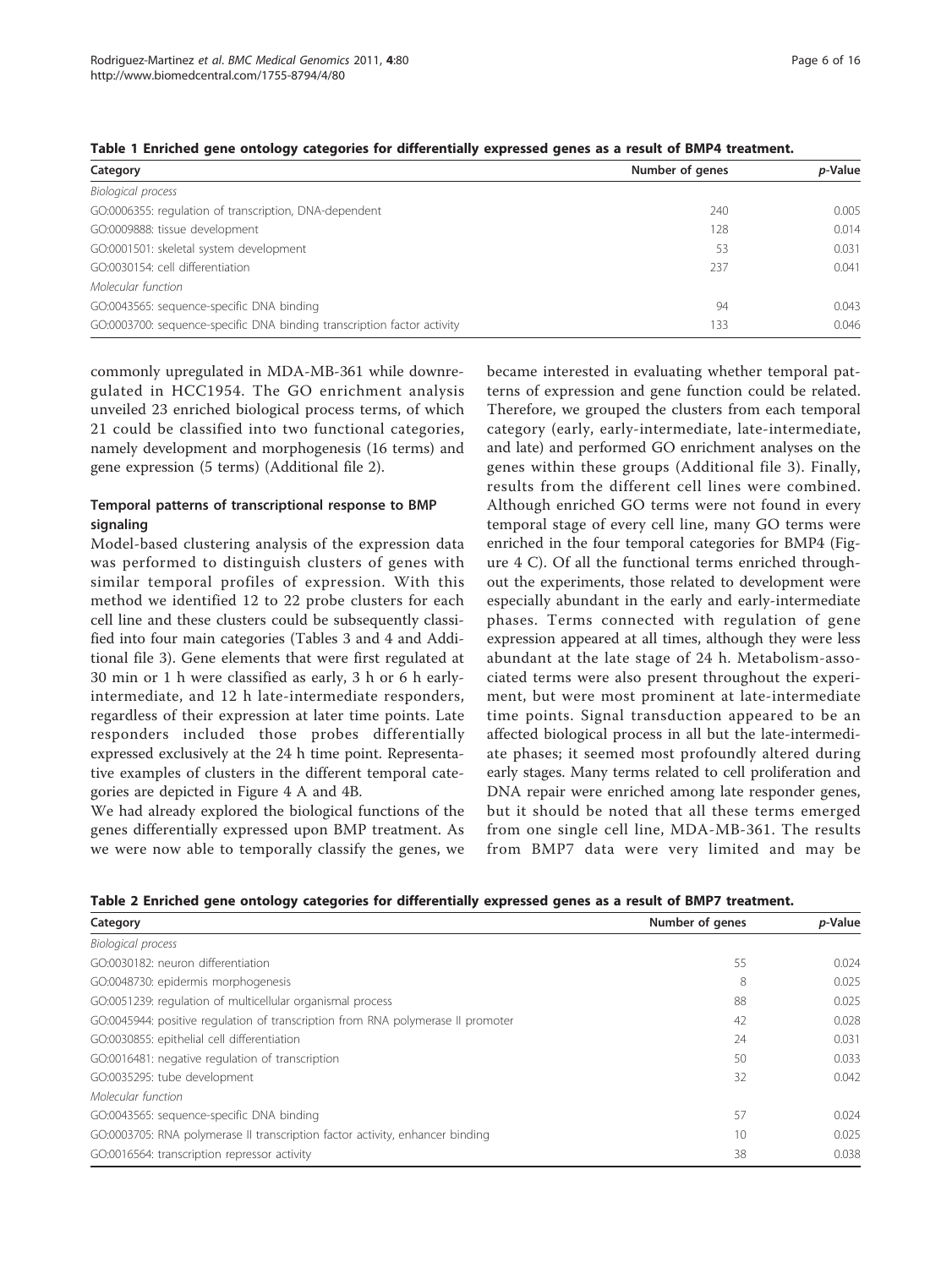<span id="page-7-0"></span>

summarized as an enrichment of genes involved in regulation of metabolism and gene expression among the early-intermediate and late time categories.

# Potential novel BMP target genes in breast cancer

One of the main goals of this study was to identify new BMP4 and BMP7 target genes relevant in breast cancer. In order to distinguish those genes most often and

ubiquitously regulated by BMP treatments, differentially expressed genes resulting from general filtering (1, 678 and 905 for BMP4 and BMP7 experiments, respectively) were ranked according to the number of times a gene was up- and downregulated throughout the series of cell lines and time points (Tables [5](#page-11-0) and [6](#page-13-0) and Additional file [4](#page-15-0)). It is interesting that although the proportion of up- and down-regulation events was roughly equal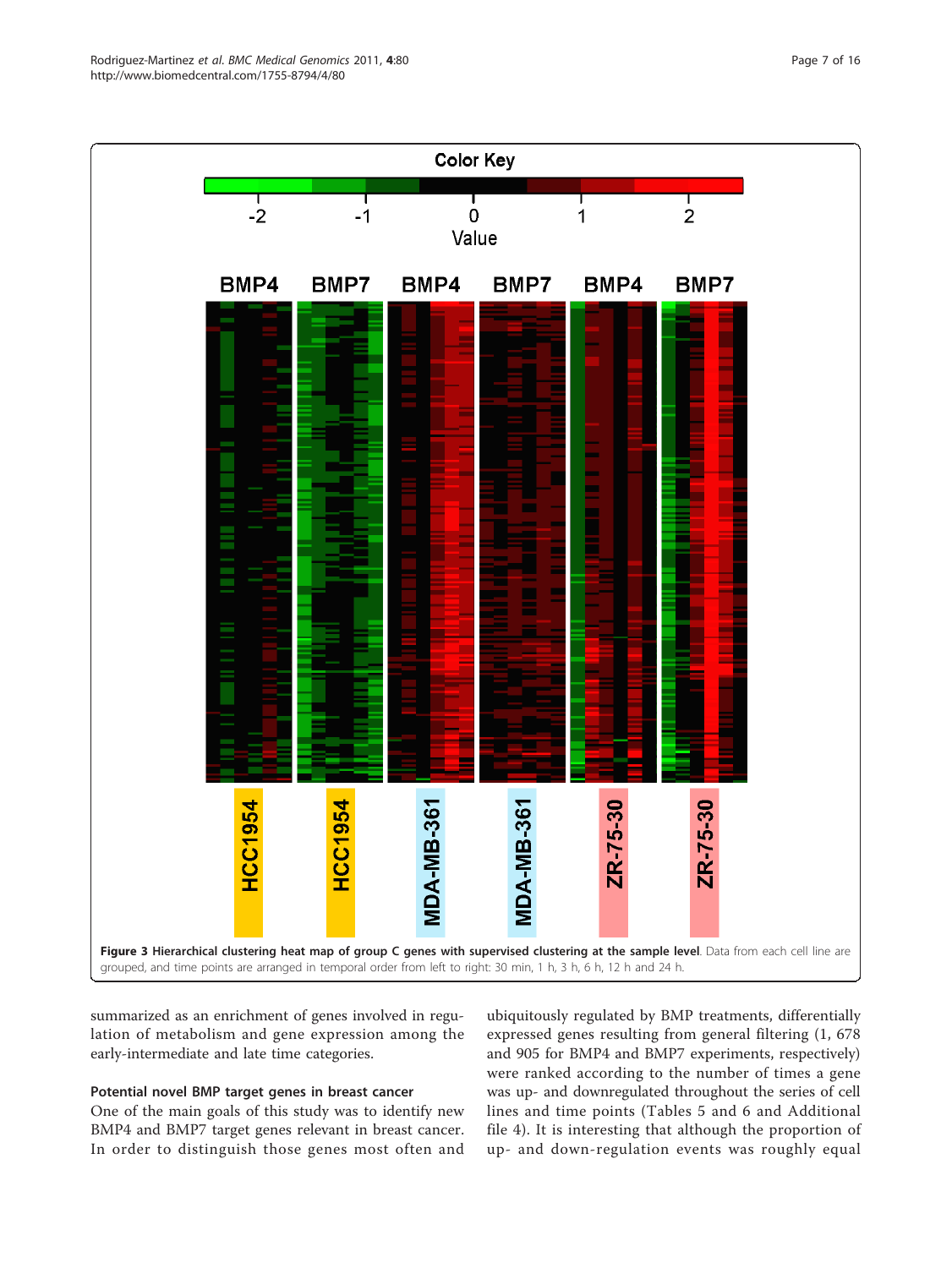|                | Early          |                   |                | Early-intermediate |                | Late-intermediate |                |                   | Undetermined   |                   |  |
|----------------|----------------|-------------------|----------------|--------------------|----------------|-------------------|----------------|-------------------|----------------|-------------------|--|
|                | cluster<br>ID  | genes/<br>cluster | cluster<br>ID  | genes/<br>cluster  | cluster<br>ID  | genes/<br>cluster | cluster<br>ID  | genes/<br>cluster | cluster<br>ID  | genes/<br>cluster |  |
| <b>HCC1419</b> | $\overline{2}$ | 256               | $\mathbf{1}$   | 273                | $\,8\,$        | 189               | 6              | 362               | 3              | 178               |  |
| (14 clusters)  | 5              | 148               | $\overline{4}$ | 341                |                |                   | 11             | 353               | $\overline{7}$ | 152               |  |
|                | 10             | 107               | 14             | 31                 |                |                   |                |                   | 9              | 224               |  |
|                | 12             | 157               |                |                    |                |                   |                |                   |                |                   |  |
|                | 13             | 132               |                |                    |                |                   |                |                   |                |                   |  |
| Total          |                | 800               |                | 654                |                | 189               |                | 715               |                | 554               |  |
| <b>HCC1954</b> | $\overline{2}$ | 265               | $\overline{4}$ | 256                | $\mathbf{1}$   | 158               | $\overline{7}$ | 283               |                |                   |  |
| (12 clusters)  | 5              | 353               | 9              | 258                | 3              | 419               | 10             | 156               |                |                   |  |
|                | 6              | 108               | 11             | 244                |                |                   |                |                   |                |                   |  |
|                | 8              | 110               | 12             | 251                |                |                   |                |                   |                |                   |  |
| Total          |                | 836               |                | 1009               |                | 577               |                | 439               |                |                   |  |
| MDA-MB-<br>361 | 6              | 277               | $\mathsf{3}$   | 155                | $\,8\,$        | 322               | $\mathbf{1}$   | 557               | 5              | 289               |  |
| (14 clusters)  | 13             | 215               | $\overline{7}$ | 177                | 9              | 487               | $\overline{2}$ | 483               | 10             | 362               |  |
|                | 14             | 355               | 12             | 270                | 11             | 554               | $\overline{4}$ | 564               |                |                   |  |
| Total          |                | 847               |                | 602                |                | 1363              |                | 1604              |                | 651               |  |
| SK-BR-3        | $\overline{1}$ | 77                | $\overline{2}$ | 232                | 3              | 235               | $\overline{4}$ | 252               |                |                   |  |
| (17 clusters)  | 6              | 70                | 10             | 402                | $\overline{7}$ | 365               | 5              | 300               |                |                   |  |
|                | 11             | 148               | 14             | 383                | $\,8\,$        | 1322              |                |                   |                |                   |  |
|                | 13             | 567               | 16             | 332                | 9              | 1104              |                |                   |                |                   |  |
|                | 17             | 51                |                |                    | 12             | 95                |                |                   |                |                   |  |
|                |                |                   |                |                    | 15             | 508               |                |                   |                |                   |  |
| Total          |                | 913               |                | 1349               |                | 3629              |                | 552               |                |                   |  |
| ZR-75-30       | $\overline{1}$ | 601               | 9              | 140                | $\overline{4}$ | 2201              | 8              | 369               | $\sqrt{2}$     | 10                |  |
| (18 clusters)  | 5              | 107               | 10             | 780                | 14             | 185               | 11             | 688               | $\mathsf 3$    | 10                |  |
|                | 12             | 53                | 18             | 436                | 16             | 809               |                |                   | 6              | 9                 |  |
|                | 15             | 227               |                |                    |                |                   |                |                   | $\overline{7}$ | 9                 |  |
|                | 17             | 1363              |                |                    |                |                   |                |                   | 13             | 17                |  |
| Total          |                | 2351              |                | 1356               |                | 3195              |                | 1057              |                | 55                |  |

<span id="page-8-0"></span>

| Table 3 Summary of the temporal clusters obtained from the analysis of BMP4 data. |  |  |  |  |  |
|-----------------------------------------------------------------------------------|--|--|--|--|--|
|-----------------------------------------------------------------------------------|--|--|--|--|--|

Gene clusters were classified in four temporal categories (early-early-intermediate, late-intermediate and late). Clusters with unclear profiles were classified as undetermined. The cluster ID column contains the ID number of the cluster.

when considering all the differentially expressed genes, induction of gene transcription clearly prevailed over inhibition when considering the 100 top-ranked genes (75% and 73% of the events for BMP4 and BMP7, respectively). For BMP4, 80 genes were regulated in 10 or more events, while for BMP7, the analogous number of genes was 29 (Tables [5](#page-11-0) and [6\)](#page-13-0). Out of the 30 possible regulation events for a single gene (5 cell lines and 6 time points), the actual maximums were 23 events (PTPRG; protein tyrosine phosphatase, receptor type, G) for BMP4 and 19 events (GNRHR; gonadotropin-releasing hormone receptor) for BMP7 (Tables [5](#page-11-0) and [6](#page-13-0)); all of these were upregulation events. As expected, several members of the Id family of inhibitors of DNA binding, well-known targets of BMPs [[27](#page-16-0)], were strongly induced by both BMP ligands. In addition to PTPRG and GNRHR, other genes strongly upregulated by both

ligands included APOC2 (apolipoprotein C-II) and an as-yet unnamed gene encoding an uncharacterized protein (C12orf42). DUSP2 (dual specificity phosphatase 2) and MAP3K5 (mitogen-activated protein kinase kinase kinase 5) were highly induced only by BMP4. BMP7, on the other hand, strongly promoted the expression of genes including PBX1 (pre-B-cell leukemia homeobox 1) and ZSCAN4 (zinc finger and SCAN domain containing 4), which were not among the genes most intensely regulated by BMP4.

## **Discussion**

In recent years, it has become increasingly accepted that the deregulation of mechanisms normally involved in developmental processes has tumorigenic effects in adult tissues. One example is the BMP family of growth factors, whose function in cancer physiology has been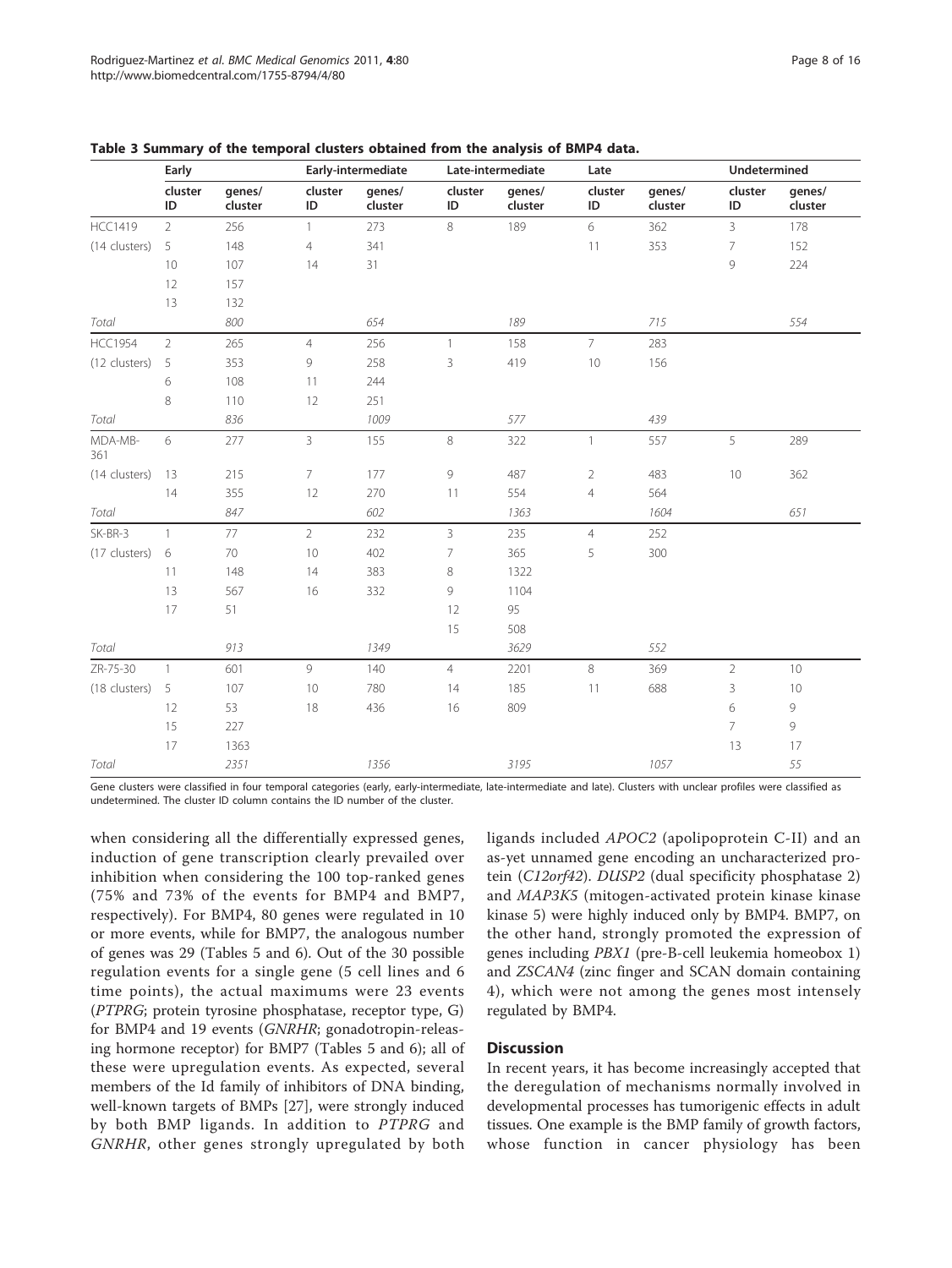|                | Early          | Early-intermediate |                                                           |                   | Late-intermediate |                   |                | Undetermined      |               |                   |
|----------------|----------------|--------------------|-----------------------------------------------------------|-------------------|-------------------|-------------------|----------------|-------------------|---------------|-------------------|
|                | cluster<br>ID  | genes/<br>cluster  | cluster<br>ID                                             | genes/<br>cluster | cluster<br>ID     | genes/<br>cluster | cluster<br>ID  | genes/<br>cluster | cluster<br>ID | genes/<br>cluster |
| <b>HCC1954</b> | $\overline{2}$ | 32                 | $\overline{4}$                                            | 66                | $\overline{3}$    | 226               | $\mathbf{1}$   | 197               | 6             | 119               |
| (14 clusters)  | 5              | 324                | 12                                                        | 113               | 10                | 116               |                |                   | 13            | 113               |
|                | 7              | 113                | 14                                                        | 149               |                   |                   |                |                   |               |                   |
|                | 8              | 35                 |                                                           |                   |                   |                   |                |                   |               |                   |
|                | 9              | 275                |                                                           |                   |                   |                   |                |                   |               |                   |
|                | $11\,$         | 111                |                                                           |                   |                   |                   |                |                   |               |                   |
| Total          |                | 890                |                                                           | 328               |                   | 342               |                | 197               |               | 232               |
| MDA-MB-231 6   |                | 97                 | $\overline{4}$                                            | 41                | $\overline{2}$    | 175               | $\overline{1}$ | 335               |               |                   |
| (16 clusters)  | 7              | $27\,$             | 9                                                         | 120               | 5                 | 321               | $\overline{3}$ | 512               |               |                   |
|                | 10             | 108                | 11                                                        | 101               | 16                | 144               | 8              | 140               |               |                   |
|                | 12             | 125                | 14                                                        | 147               |                   |                   |                |                   |               |                   |
|                | 13             | 52                 | 15                                                        | 85                |                   |                   |                |                   |               |                   |
| Total          |                | 409                |                                                           | 494               |                   | 640               |                | 987               |               |                   |
| MDA-MB-361 7   |                | 240                | $\overline{2}$                                            | 177               | $\mathbf{1}$      | 379               | 6              | 252               |               |                   |
| (12 clusters)  | 8              | 193                | 3                                                         | 235               | 5                 | 328               |                |                   |               |                   |
|                | $11$           | 258                | $\overline{4}$                                            | 230               | 9                 | 58                |                |                   |               |                   |
|                |                |                    | 10                                                        | 336               | 12                | 73                |                |                   |               |                   |
| Total          |                | 691                |                                                           | 978               |                   | 838               |                | 252               |               |                   |
| T-47D          | $\overline{2}$ | 767                | 8                                                         | 212               | $\mathbf{1}$      | 183               | 5              | 1265              | 14            | $\bar{7}$         |
| (14 clusters)  | 3              | 127                | $\mathcal{G}% _{M_{1},M_{2}}^{\alpha,\beta}(\mathcal{A})$ | 594               | 10                | 377               | 6              | 559               |               |                   |
|                | $\overline{4}$ | 38                 | 12                                                        | 476               |                   |                   |                |                   |               |                   |
|                | $\overline{7}$ | 414                |                                                           |                   |                   |                   |                |                   |               |                   |
|                | $11\,$         | 163                |                                                           |                   |                   |                   |                |                   |               |                   |
|                | 13             | 88                 |                                                           |                   |                   |                   |                |                   |               |                   |
| Total          |                | 1597               |                                                           | 1282              |                   | 560               |                | 1824              |               | 7                 |
| ZR-75-30       | $\overline{3}$ | 205                | $\mathbf 2$                                               | 169               | 11                | 105               | 14             | 87                | $\mathbf{1}$  | 8                 |
| (22 clusters)  | 5              | 286                | $\overline{4}$                                            | 30                | 12                | 196               |                |                   | 7             | 16                |
|                | 13             | 114                | 6                                                         | 1544              |                   |                   |                |                   | 9             | 37                |
|                | 15             | 216                | 8                                                         | 35                |                   |                   |                |                   | 17            | 23                |
|                | 20             | 250                | 10                                                        | 1493              |                   |                   |                |                   | 21            | 14                |
|                | 22             | 36                 | 16                                                        | 147               |                   |                   |                |                   |               |                   |
|                |                |                    | 18                                                        | 85                |                   |                   |                |                   |               |                   |
|                |                |                    | 19                                                        | 336               |                   |                   |                |                   |               |                   |
| Total          |                | 1107               |                                                           | 3839              |                   | 301               |                | 87                |               | 98                |

<span id="page-9-0"></span>

| Table 4 Summary of the temporal clusters obtained from the analysis of BMP7 data. |  |  |  |  |  |  |  |  |  |  |
|-----------------------------------------------------------------------------------|--|--|--|--|--|--|--|--|--|--|
|-----------------------------------------------------------------------------------|--|--|--|--|--|--|--|--|--|--|

Gene clusters were classified in four temporal categories (early, early-intermediate, late-intermediate and late). Clusters with unclear profiles were classified as undetermined. The cluster ID column contains the ID number of the cluster.

demonstrated in many tumor types, including breast cancer [\[9](#page-15-0)-[11](#page-15-0)]. In spite of this, little is known about BMP target genes in the context of tumors. The transcriptional responses of breast cancer cells to BMP signaling have been studied only minimally. More precisely, the effects of BMP2 and BMP7 treatments on transcription in MCF-7 and MDA-MB-468 breast cancer cell lines, respectively, have been analyzed using cDNA microarrays of limited content (from several hundreds to 14, 500 gene probes) [[28-30\]](#page-16-0). In this study, we have therefore set up an experimental procedure to identify potential BMP target genes in breast cancer by studying the effects of two BMP ligands, BMP4 and BMP7, on genome-wide gene expression. These two BMPs were selected based on their essential role in breast cancer, which we and others have demonstrated in recent years [[9](#page-15-0)-[11](#page-15-0)]. Both ligands are highly expressed in primary breast carcinomas as well as in breast cancer cell lines [\[12-14,16,17\]](#page-15-0). BMP7 expression was also shown to be associated with early bone metastasis [[15\]](#page-15-0). Additionally, *in vitro* studies have implicated BMP4 and BMP7 as important regulators of proliferation and migration of breast cancer cells [[14,18,20](#page-15-0),[21](#page-15-0)[,31\]](#page-16-0).

Our experimental approach allowed multiple types of analyses and revealed interesting insights into how the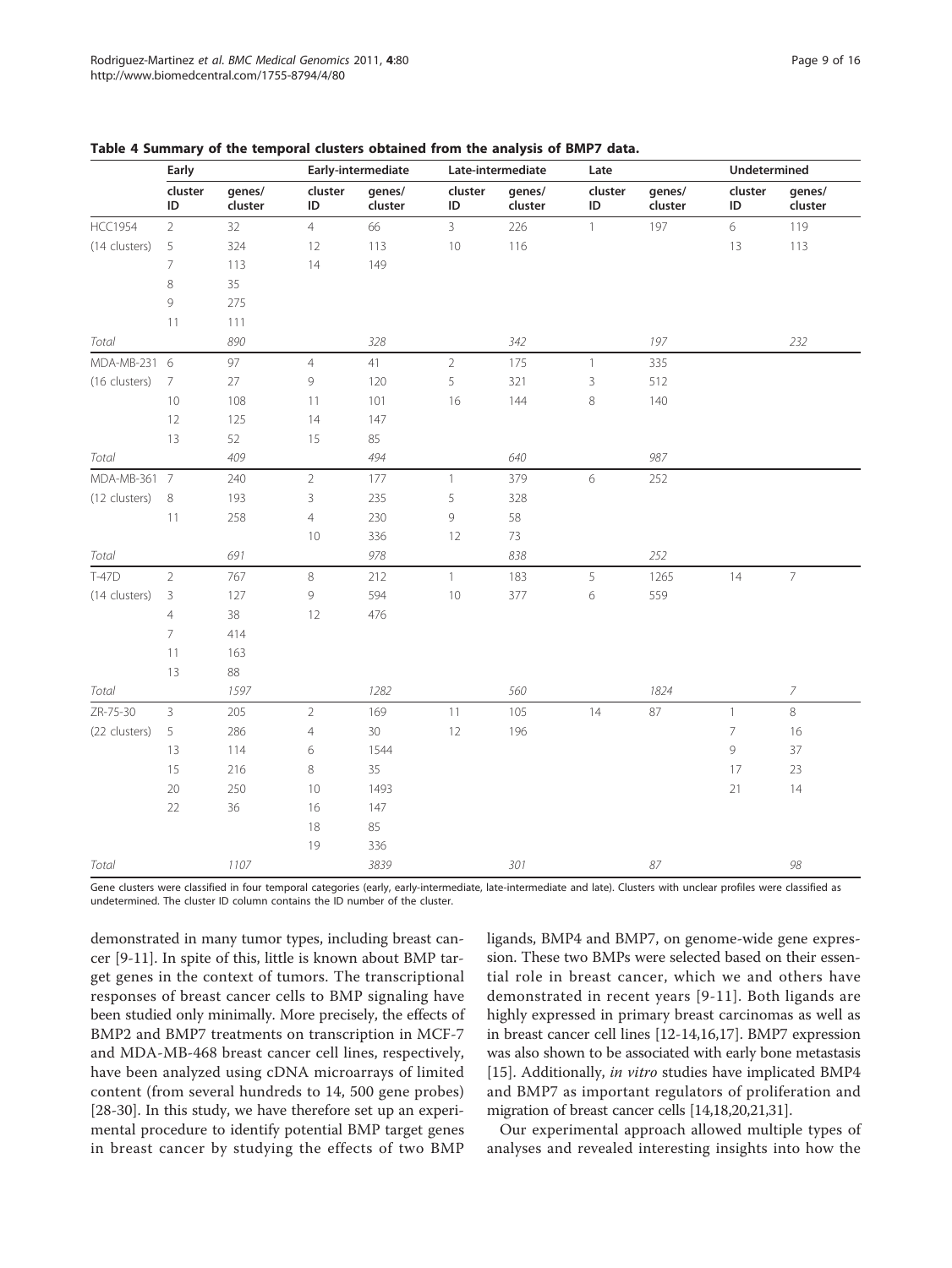<span id="page-10-0"></span>

average value of differential expression for all the probes in the cluster along the time scale. The number of probes in each cluster is indicated under the cell line name. (C) GO analyses of the four temporal categories were performed, and data from the five cell lines were combined. The enriched GO terms for BMP4 are depicted.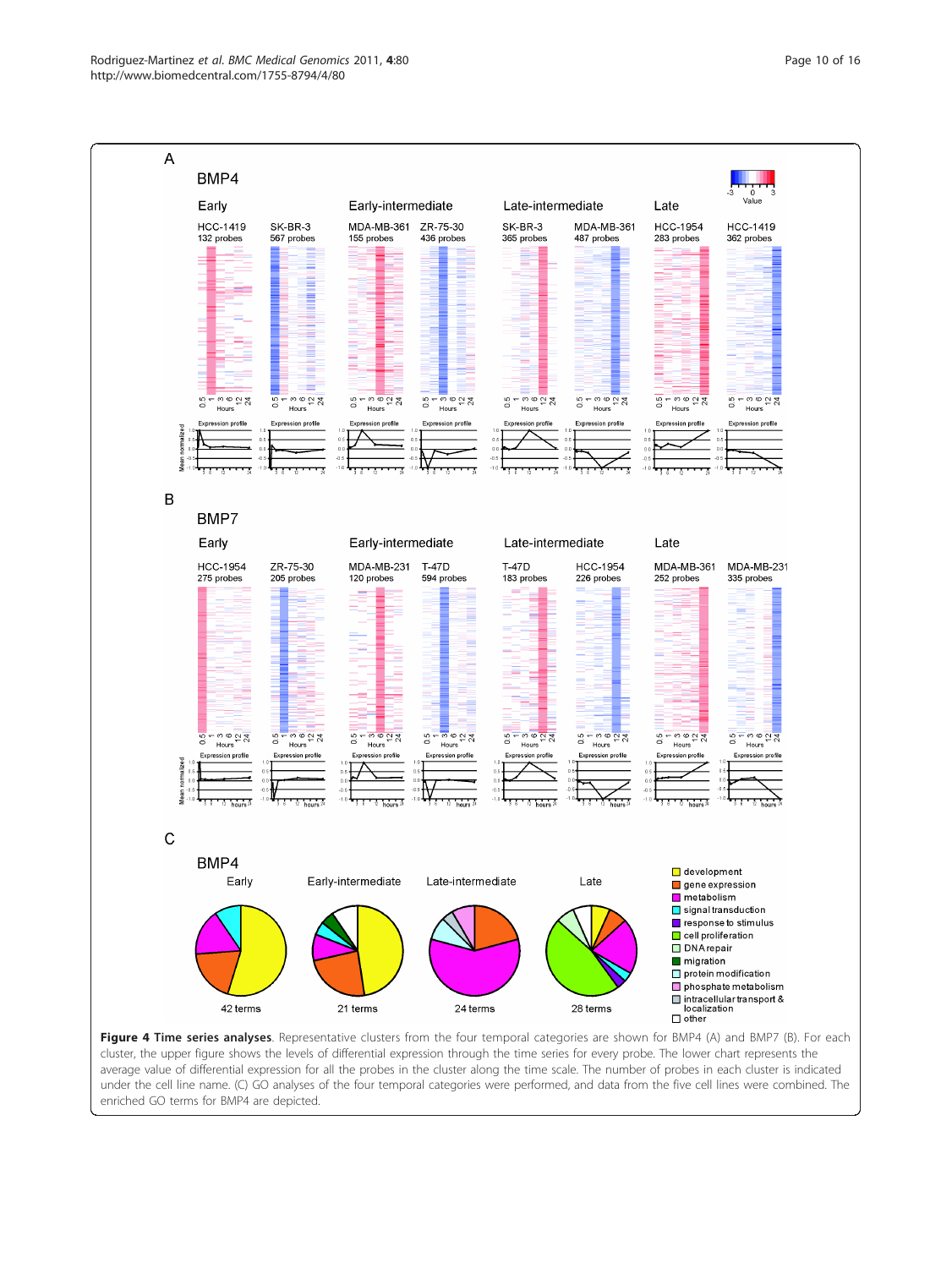# <span id="page-11-0"></span>Table 5 Top most regulated genes after BMP4 signaling.

|                 |                                |                                                                        | # regulated events |                |              |  |  |
|-----------------|--------------------------------|------------------------------------------------------------------------|--------------------|----------------|--------------|--|--|
| Gene Id         | Gene name                      | Gene description                                                       | Up                 | Down           | <b>Total</b> |  |  |
| ENSG00000144724 | PTPRG                          | protein tyrosine phosphatase, receptor type, G                         | 23                 | $\overline{0}$ | 23           |  |  |
| ENSG00000125968 | ID1                            | inhibitor of DNA binding 1, dominant negative helix-loop-helix protein | 19                 | $\overline{0}$ | 19           |  |  |
| ENSG00000179088 | C12orf42                       | uncharacterized protein C12orf42                                       | 19                 | 0              | 19           |  |  |
| ENSG00000158050 | DUSP <sub>2</sub>              | dual specificity phosphatase 2                                         | 18                 | 0              | 18           |  |  |
| ENSG00000109163 | <b>GNRHR</b>                   | gonadotropin-releasing hormone receptor                                | 18                 | 0              | 18           |  |  |
| ENSG00000234906 | APOC2                          | apolipoprotein C-II                                                    | 18                 | 0              | 18           |  |  |
| ENSG00000117318 | ID <sub>3</sub>                | inhibitor of DNA binding 3, dominant negative helix-loop-helix protein | 17                 | 0              | 17           |  |  |
| ENSG00000115738 | ID <sub>2</sub>                | inhibitor of DNA binding 2, dominant negative helix-loop-helix protein | 16                 | 0              | 16           |  |  |
| ENSG00000172201 | ID4                            | inhibitor of DNA binding 4, dominant negative helix-loop-helix protein | 16                 | 0              | 16           |  |  |
| ENSG00000197442 | MAP3K5                         | mitogen-activated protein kinase kinase kinase 5                       | 15                 | 0              | 15           |  |  |
| ENSG00000127129 | EDN <sub>2</sub>               | endothelin 2                                                           | 15                 | 0              | 15           |  |  |
| ENSG00000164850 | <b>GPER</b>                    | G protein-coupled estrogen receptor 1                                  | 15                 | 0              | 15           |  |  |
| ENSG00000181638 | ZFP41                          | zinc finger protein 41 homolog (mouse)                                 | 15                 | 0              | 15           |  |  |
| ENSG00000181626 | ANKRD62                        | ankyrin repeat domain 62                                               | 15                 | 0              | 15           |  |  |
| ENSG00000187957 | <b>DNER</b>                    | delta/notch-like EGF repeat containing                                 | 14                 | 0              | 14           |  |  |
| ENSG00000238243 | OR <sub>2</sub> W <sub>3</sub> | olfactory receptor, family 2, subfamily W, member 3                    | 14                 | 0              | 14           |  |  |
| ENSG00000164683 | HEY1                           | hairy/enhancer-of-split related with YRPW motif 1                      | 14                 | $\mathbf 0$    | 14           |  |  |
| ENSG00000157322 | CLEC18A                        | C-type lectin domain family 18, member A                               | 13                 | 1              | 14           |  |  |
| ENSG00000247097 | C14orf184                      | Putative uncharacterized protein C14orf184                             | 8                  | 6              | 14           |  |  |
| ENSG00000212124 | <b>TAS2R19</b>                 | taste receptor, type 2, member 19                                      | 9                  | $\overline{4}$ | 13           |  |  |
| ENSG00000186115 | CYP4F2                         | cytochrome P450, family 4, subfamily F, polypeptide 2                  | 6                  | 7              | 13           |  |  |
| ENSG00000176472 | ZNF575                         | zinc finger protein 575                                                | 7                  | 6              | 13           |  |  |
| ENSG00000181722 | ZBTB20                         | zinc finger and BTB domain containing 20                               | 7                  | 6              | 13           |  |  |
| ENSG00000163827 | LRRC <sub>2</sub>              | leucine rich repeat containing 2                                       | 12                 | 0              | 12           |  |  |
| ENSG00000214049 | UCA1                           | urothelial cancer associated 1                                         | 12                 | 0              | 12           |  |  |
| ENSG00000132854 | KANK4                          | KN motif and ankyrin repeat domains 4                                  | 12                 | $\circ$        | 12           |  |  |
| ENSG00000163749 | CCDC158                        | coiled-coil domain containing 158                                      | 12                 | 0              | 12           |  |  |
| ENSG00000100029 | PES1                           | pescadillo homolog 1, containing BRCT domain (zebrafish)               | 0                  | 12             | 12           |  |  |
| ENSG00000120645 | IQSEC3                         | IQ motif and Sec7 domain 3                                             | $\mathcal O$       | 12             | 12           |  |  |
| ENSG00000122852 | SFTPA1                         | surfactant protein A1                                                  | 9                  | 3              | 12           |  |  |
| ENSG00000052802 | SC4MOL                         | sterol-C4-methyl oxidase-like                                          | 9                  | 3              | 12           |  |  |
| ENSG00000197532 | OR6Y1                          | olfactory receptor, family 6, subfamily Y, member 1                    | 8                  | $\overline{4}$ | 12           |  |  |
| ENSG00000078328 | RBFOX1                         | RNA binding protein, fox-1 homolog (C. elegans) 1                      | 8                  | $\overline{4}$ | 12           |  |  |
| ENSG00000185010 | F8                             | coagulation factor VIII, procoagulant component                        | 8                  | $\overline{4}$ | 12           |  |  |
| ENSG00000115756 | HPCAL1                         | hippocalcin-like 1                                                     | 8                  | $\overline{4}$ | 12           |  |  |
| ENSG00000122859 | NEUROG3                        | neurogenin 3                                                           | 5                  | 7              | 12           |  |  |
| ENSG00000186810 | CXCR3                          | chemokine (C-X-C motif) receptor 3                                     | 6                  | 6              | 12           |  |  |
| ENSG00000168874 | ATOH4                          | atonal homolog 8 (Drosophila)                                          | 11                 | 0              | 11           |  |  |
| ENSG00000040731 | CDH <sub>10</sub>              | cadherin 10, type 2 (T2-cadherin)                                      | 11                 | 0              | 11           |  |  |
| ENSG00000168930 | TRIM49                         | tripartite motif-containing 49                                         | 11                 | 0              | 11           |  |  |
| ENSG00000104863 | LIN7B                          | lin-7 homolog B (C. elegans)                                           | 11                 | 0              | 11           |  |  |
| ENSG00000113391 | <b>FAM172A</b>                 | microRNA 2277                                                          | 11                 | 0              | 11           |  |  |
| ENSG00000162614 | <b>NEXN</b>                    | nexilin (F actin binding protein)                                      | 11                 | 0              | 11           |  |  |
| ENSG00000120693 | SMAD9                          | SMAD family member 9                                                   | 11                 | 0              | 11           |  |  |
| ENSG00000176907 | C8orf4                         | Uncharacterized protein C8orf4 (Thyroid cancer protein 1)(TC-1)        | 10                 | $\mathbf{1}$   | 11           |  |  |
| ENSG00000085224 | <b>ATRX</b>                    | alpha thalassemia/mental retardation syndrome X-linked                 | 10                 | 1              | 11           |  |  |
| ENSG00000163743 | RCHY1                          | ring finger and CHY zinc finger domain containing 1                    | 9                  | $\overline{2}$ | 11           |  |  |
| ENSG00000006007 | GDE1                           | glycerophosphodiester phosphodiesterase 1                              | 9                  | $\overline{2}$ | 11           |  |  |
| ENSG00000114850 | SSR3                           | signal sequence receptor, gamma (translocon-associated protein gamma)  | 9                  | $\overline{2}$ | 11           |  |  |
| ENSG00000109472 | CPE                            | carboxypeptidase E                                                     | 9                  | $\overline{2}$ | 11           |  |  |
|                 |                                |                                                                        |                    |                |              |  |  |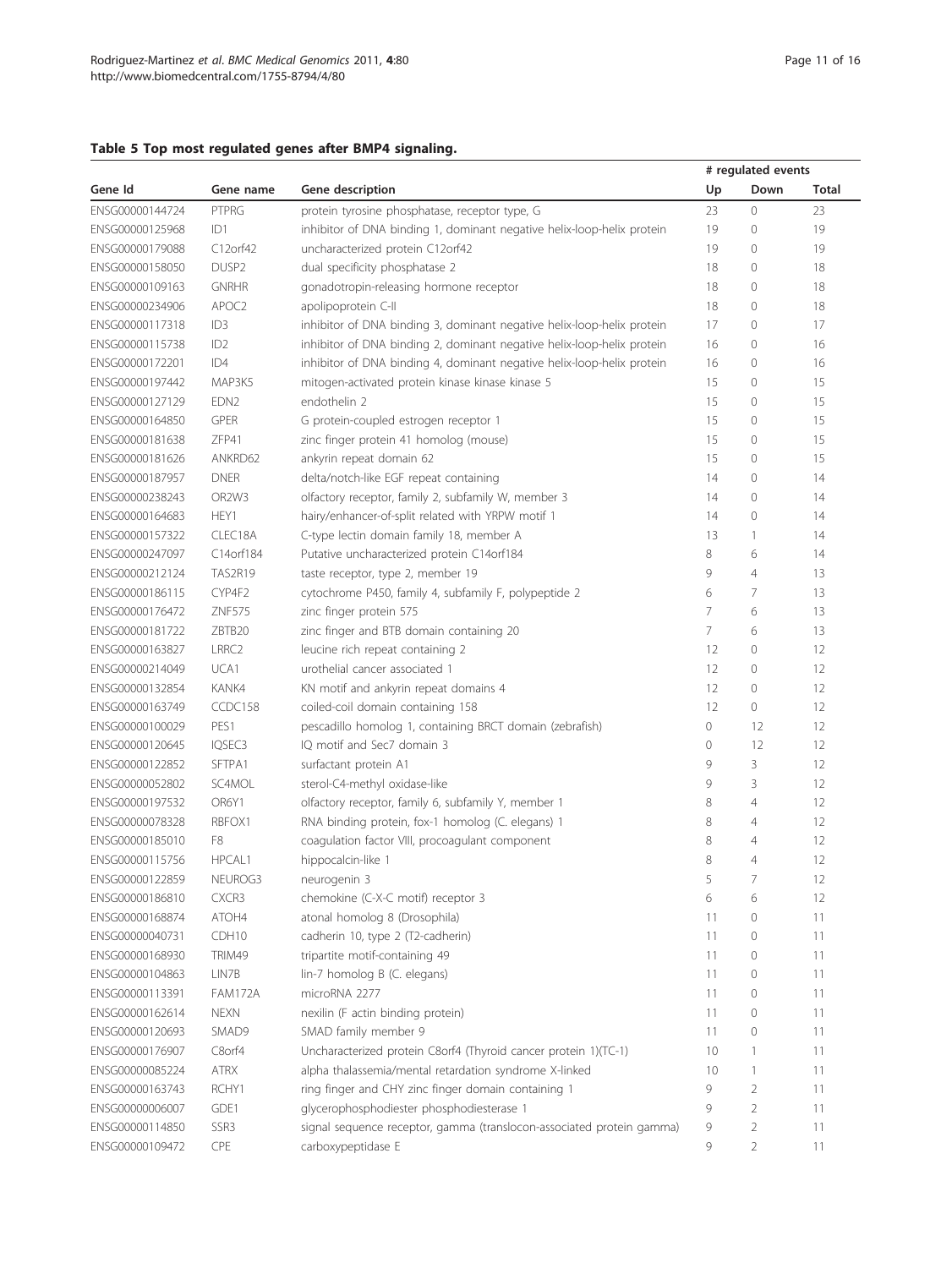| ENSG00000106608 | <b>URGCP</b>                     |                                                                           | $\overline{2}$ | 9              | 11 |
|-----------------|----------------------------------|---------------------------------------------------------------------------|----------------|----------------|----|
|                 |                                  | upregulator of cell proliferation                                         |                |                |    |
| ENSG00000064201 | TSPAN32                          | tetraspanin 32                                                            | 8              | 3              | 11 |
| ENSG00000212128 | <b>TAS2R13</b>                   | taste receptor, type 2, member 13                                         | 8              | 3              | 11 |
| ENSG00000092871 | <b>RFFL</b>                      | ring finger and FYVE-like domain containing 1                             | 7              | 4              | 11 |
| ENSG00000139880 | CDH <sub>24</sub>                | cadherin 24, type 2                                                       | $\overline{4}$ | 7              | 11 |
| ENSG00000039319 | ZFYVE16                          | zinc finger, FYVE domain containing 16                                    | $\overline{4}$ | 7              | 11 |
| ENSG00000206052 | DOK6                             | docking protein 6                                                         | 6              | 5              | 11 |
| ENSG00000050165 | DKK3                             | dickkopf homolog 3 (Xenopus laevis)                                       | 5              | 6              | 11 |
| ENSG00000115844 | DLX2                             | distal-less homeobox 2                                                    | 10             | $\mathbf{0}$   | 10 |
| ENSG00000178343 | SHISA3                           | shisa homolog 3 (Xenopus laevis)                                          | 10             | $\mathbf{0}$   | 10 |
| ENSG00000123329 | ARHGAP9                          | Rho GTPase activating protein 9                                           | 10             | $\circ$        | 10 |
| ENSG00000145287 | PLAC8                            | placenta-specific 8                                                       | 10             | $\mathbf{0}$   | 10 |
| ENSG00000187634 | SAMD11                           | sterile alpha motif domain containing 11                                  | 10             | $\circ$        | 10 |
| ENSG00000167962 | <b>ZNF598</b>                    | zinc finger protein 598                                                   | 10             | $\circ$        | 10 |
| ENSG00000003509 | C <sub>2</sub> orf <sub>56</sub> | Protein midA homolog, mitochondrial Precursor                             | 8              | 2              | 10 |
| ENSG00000143153 | ATP1B1                           | ATPase, Na+/K+ transporting, beta 1 polypeptide                           | 8              | $\overline{2}$ | 10 |
| ENSG00000189079 | ARID <sub>2</sub>                | AT rich interactive domain 2 (ARID, RFX-like)                             | $\overline{2}$ | 8              | 10 |
| ENSG00000162706 | CADM3                            | cell adhesion molecule 3                                                  | 7              | 3              | 10 |
| ENSG00000147488 | <b>ST18</b>                      | suppression of tumorigenicity 18 (breast carcinoma) (zinc finger protein) | $\overline{7}$ | 3              | 10 |
| ENSG00000182175 | <b>RGMA</b>                      | RGM domain family, member A                                               | $\overline{7}$ | 3              | 10 |
| ENSG00000163623 | <b>NKX6-1</b>                    | NK6 homeobox 1                                                            | 3              | 7              | 10 |
| ENSG00000144559 | C3orf31                          | MMP37-like protein, mitochondrial Precursor                               | 6              | 4              | 10 |
| ENSG00000153002 | CPB1                             | carboxypeptidase B1 (tissue)                                              | 6              | 4              | 10 |
| ENSG00000181965 | NEUROG1                          | neurogenin 1                                                              | 6              | 4              | 10 |
| ENSG00000171564 | FGB                              | fibrinogen beta chain                                                     | 6              | $\overline{4}$ | 10 |
| ENSG00000132612 | VPS4A                            | vacuolar protein sorting 4 homolog A (S. cerevisiae)                      | 6              | 4              | 10 |
| ENSG00000183023 | SLC8A1                           | solute carrier family 8 (sodium/calcium exchanger), member 1              | $\overline{4}$ | 6              | 10 |
| ENSG00000166748 | AGBL1                            | ATP/GTP binding protein-like 1                                            | 5              | 5              | 10 |
| ENSG00000204882 | GPR20                            | G protein-coupled receptor 20                                             | 5              | 5              | 10 |
| ENSG00000159216 | RUNX1                            | runt-related transcription factor 1                                       | 5              | 5              | 10 |

## Table 5 Top most regulated genes after BMP4 signaling. (Continued)

Differentially expressed genes resulting from the general filtering of BMP4 data (1, 678) were ranked according to the number of times a gene was up- and downregulated throughout the series of cell lines and time points. Only those genes with total rank value of at least 10 are listed.

stimulation of BMP4 and BMP7 signaling influences the transcriptome of breast cancer cell lines. First of all, we showed relatively high numbers of DEPs as a result of BMP treatments, indicating a strong impact of BMP4 and BMP7 on the cell lines studied. Moreover, the transcriptional response to BMP4 was of a clearly higher magnitude than that induced by BMP7. Another aspect of the study was the opportunity to compare the effects of BMP signaling between cell lines. Interestingly, clear differences were seen in the amounts of DEPs, as well as in their expression patterns, as revealed by hierarchical clustering. BMP signaling pathways are regulated in a very complex manner and at many different levels, from the availability of BMP receptors, BMP ligands and BMP antagonists in the extracellular compartment to the presence or absence of various intracellular signal mediators and transcriptional co-activators or co-repressors [[32](#page-16-0),[33](#page-16-0)]. Therefore, multiple factors influence the outcome of BMP signaling on the transcriptional level

in a given cell. We have previously reported that all six BMP specific receptors (ACVR1, BMPR1A, BMPR1B, ACVR2A, ACVR2B, and BMPR2) are uniformly expressed among the breast cancer cell lines studied here [[12](#page-15-0)]. Similarly, we have shown that SMAD4 is expressed and that phosphorylation of SMAD-1/5/8 is induced in these cell lines after BMP7 and BMP4 treatment [[14,21\]](#page-15-0). Taken together, the expression profiles of BMP specific receptors or the mediators of the canonical intracellular pathway do not seem to have a major role in explaining the different transcriptional responses in the breast cancer cells. Nevertheless, due to the complexity of BMP signaling regulation, it is easy to understand that different cell lines may have different transcriptional responses to BMP stimulation. This observation highlights the importance of testing multiple cell lines when studying BMP signaling in cancer. An additional finding that could be inferred from our data is that induction of gene transcription, compared with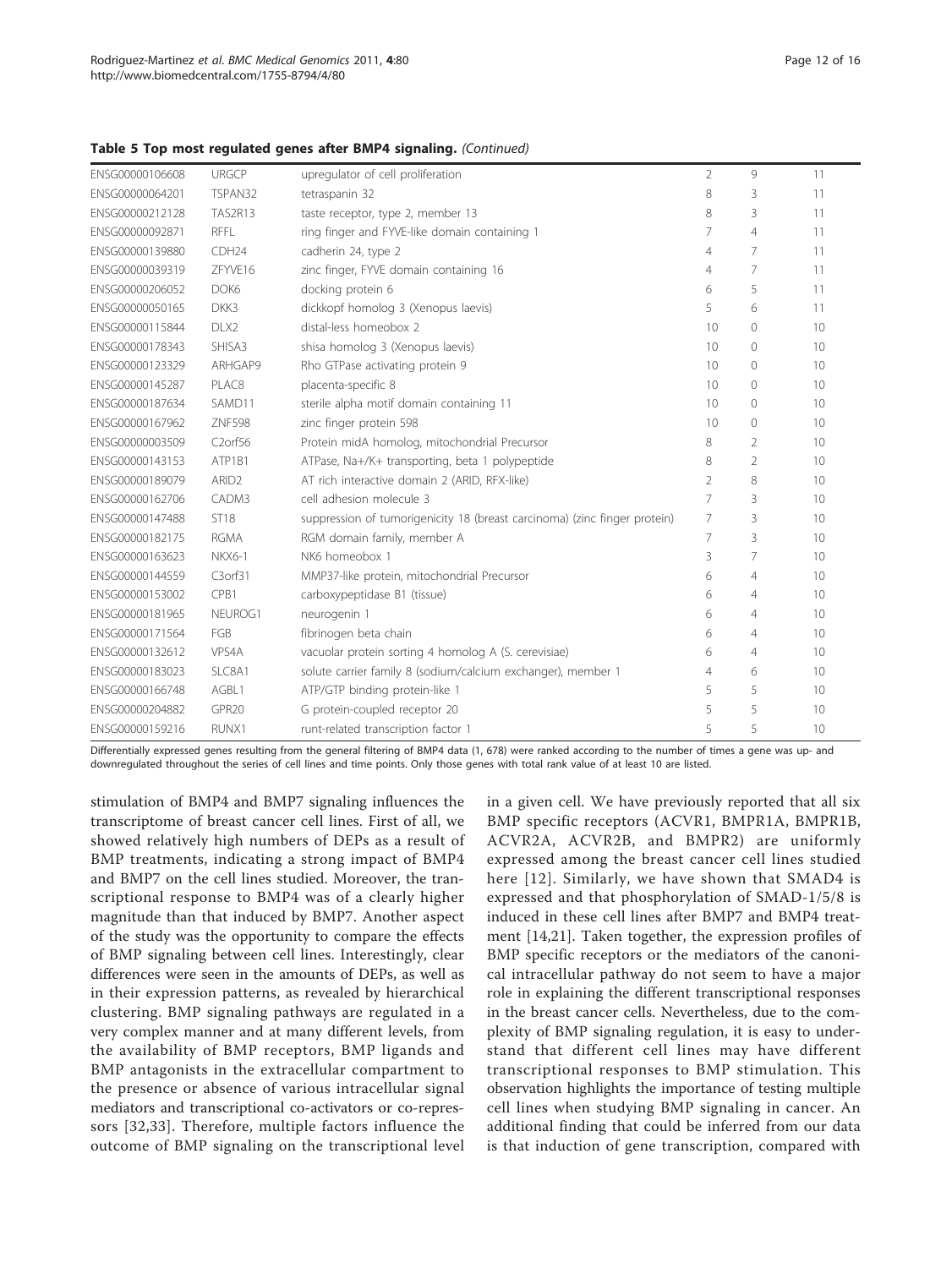## Page 13 of 16

<span id="page-13-0"></span>

| Table 6 Top most regulated genes after BMP7 signaling. |  |  |
|--------------------------------------------------------|--|--|
|--------------------------------------------------------|--|--|

|                 |                   |                                                                        | # regulated events |                |              |
|-----------------|-------------------|------------------------------------------------------------------------|--------------------|----------------|--------------|
| Gene Id         | Gene name         | Gene description                                                       | Up                 | Down           | <b>Total</b> |
| ENSG00000109163 | <b>GNRHR</b>      | gonadotropin-releasing hormone receptor                                | 19                 | $\Omega$       | 19           |
| ENSG00000157322 | CLEC18A           | C-type lectin domain family 18, member A                               | 16                 | 1              | 17           |
| ENSG00000179088 | C12orf42          | Uncharacterized protein C12orf42                                       | 15                 | 0              | 15           |
| ENSG00000123329 | ARHGAP9           | Rho GTPase activating protein 9                                        | 14                 | $\overline{0}$ | 14           |
| ENSG00000144724 | PTPRG             | protein tyrosine phosphatase, receptor type, G                         | 14                 | $\Omega$       | 14           |
| ENSG00000185630 | PBX1              | pre-B-cell leukemia homeobox 1                                         | 13                 | $\overline{0}$ | 13           |
| ENSG00000114850 | SSR3              | signal sequence receptor, gamma (translocon-associated protein gamma)  | 9                  | 4              | 13           |
| ENSG00000186153 | <b>WWOX</b>       | WW domain containing oxidoreductase                                    | 5                  | 8              | 13           |
| ENSG00000234906 | APOC2             | apolipoprotein C-II                                                    | 12                 | $\overline{0}$ | 12           |
| ENSG00000180532 | ZSCAN4            | zinc finger and SCAN domain containing 4                               | 12                 | 0              | 12           |
| ENSG00000144711 | IQSEC1            | IO motif and Sec7 domain 1                                             | 12                 | $\overline{0}$ | 12           |
| ENSG00000138821 | SLC39A8           | solute carrier family 39 (zinc transporter), member 8                  | 11                 | 1              | 12           |
| ENSG00000165995 | CACNB2            | calcium channel, voltage-dependent, beta 2 subunit                     | 3                  | 9              | 12           |
| ENSG00000122859 | NEUROG3           | neurogenin 3                                                           | 8                  | $\overline{4}$ | 12           |
| ENSG00000212128 | <b>TAS2R13</b>    | taste receptor, type 2, member 13                                      | 6                  | 6              | 12           |
| ENSG00000184999 | <b>SLC22A10</b>   | solute carrier family 22, member 10                                    | 11                 | $\overline{0}$ | 11           |
| ENSG00000183914 | DNAH <sub>2</sub> | dynein, axonemal, heavy chain 2                                        | 11                 | $\overline{0}$ | 11           |
| ENSG00000125968 | ID1               | inhibitor of DNA binding 1, dominant negative helix-loop-helix protein | 11                 | $\overline{0}$ | 11           |
| ENSG00000167962 | <b>ZNF598</b>     | zinc finger protein 598                                                | 10                 | 1              | 11           |
| ENSG00000181722 | ZBTB20            | zinc finger and BTB domain containing 20                               | 3                  | 8              | 11           |
| ENSG00000091482 | <b>SMPX</b>       | small muscle protein, X-linked                                         | 10                 | 0              | 10           |
| ENSG00000117318 | ID3               | inhibitor of DNA binding 3, dominant negative helix-loop-helix protein | 10                 | $\Omega$       | 10           |
| ENSG00000163694 | RBM47             | RNA binding motif protein 47                                           | 10                 | $\overline{0}$ | 10           |
| ENSG00000006007 | GDE1              | glycerophosphodiester phosphodiesterase 1                              | 9                  | 1              | 10           |
| ENSG00000164104 | HMGB2             | high-mobility group box 2                                              | 8                  | 2              | 10           |
| ENSG00000250589 | DUX4              | double homeobox 4                                                      | 2                  | 8              | 10           |
| ENSG00000130559 | CAMSAP1           | calmodulin regulated spectrin-associated protein 1                     | 3                  | 7              | 10           |
| ENSG00000166501 | <b>PRKCB</b>      | protein kinase C, beta                                                 | $\overline{4}$     | 6              | 10           |
| ENSG00000186115 | CYP4F2            | cytochrome P450, family 4, subfamily F, polypeptide 2                  | 4                  | 6              | 10           |

Differentially expressed genes resulting from the general filtering of BMP7 data (905) were ranked according to the number of times a gene was up- and downregulated throughout the series of cell lines and time points. Only those genes with total rank value of at least 10 are listed.

inhibition, was the common response among those genes most frequently regulated by BMP4 and BMP7 in breast cancer cells. Likewise, previous microarray-based transcriptomic analyses of  $TGF- $\beta$  and BMP have shown$ that induction of gene expression is the predominant response of mammalian cells to stimulation by these growth factors [\[28,30,33-35](#page-16-0)].

After BMP4 and BMP7 stimulation, the microarray analyses identified a large number of differentially expressed genes in our panel of cell lines. To explore the biological functions of these genes, GO enrichment analyses were performed. These revealed very similar results for both BMP ligands, namely, regulation of transcription and developmental processes. It seems, therefore, that the functions most prevalently influenced by BMP signaling in breast cancer cells do not differ remarkably from conventional roles that BMPs possess during development [\[36,37](#page-16-0)].

Synexpression groups are synchronously coexpressed gene sets, particularly apparent during embryonic development and in the response of cells to hormones and growth factors [\[38,39](#page-16-0)]. Our analyses unveiled that treatment of breast cancer cells with either BMP4 or BMP7 resulted in the coordinated expression of a group of genes (clusters A and B, respectively). Most interestingly, a considerable number of the genes in these two synexpression groups were common for the two ligands (group C). Moreover, our data indicated that treatment of a cell line with either BMP4 or BMP7 results in similar transcriptional responses of group C genes. We therefore hypothesize that group C represents molecular responses shared by the BMP4 and BMP7 signaling pathways. This finding prompted us to ask what functions these common genes fulfill in the cell. GO enrichment analysis of the genes in group C revealed that these genes are involved in two main biological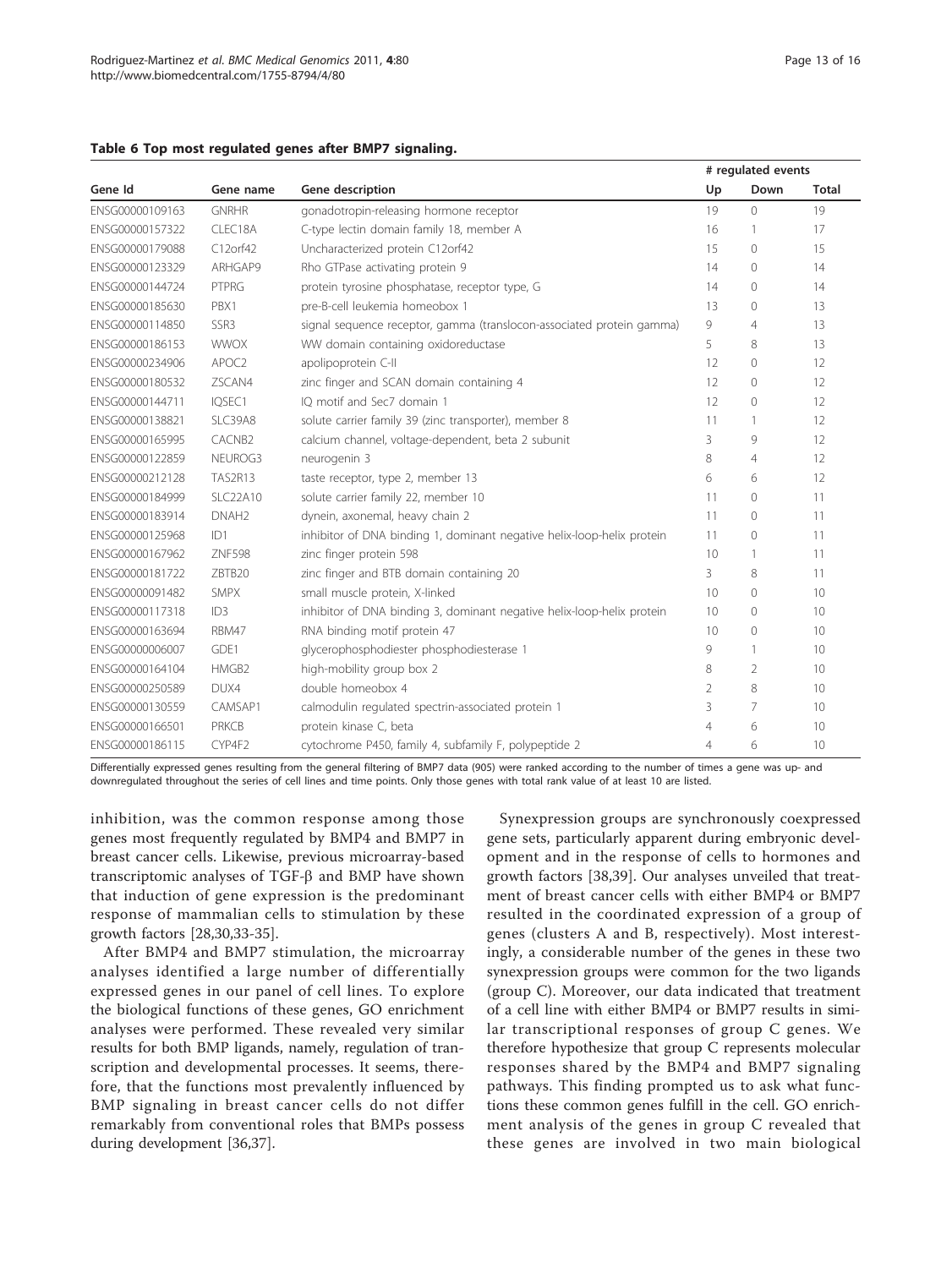processes, regulation of gene expression and regulation of development and morphogenesis. These results support the notion that genes known to regulate development also have functions that are important for the maintenance of cancer cells.

We also studied the temporal patterns of the transcriptional response after BMP treatment. The number of DEPs showed a tendency to increase with time, a trend previously noticed in transcriptome analysis of  $TGF- $\beta$  family members in murine mammary epithelial$ cells and in breast cancer cells [\[29](#page-16-0),[35\]](#page-16-0). The DEPs could be grouped according to their temporal pattern of expression, varying from early to late responders. These temporal clusters were found in every cell line, and some of them even contained over a thousand gene elements. The next logical step was to explore whether there was a time-dependent shift in the distribution of gene functions. Although GO enrichment results were not obtained for all the probe clusters of all the cell lines, interesting features could be identified, especially in the case of the BMP4 data. Transcriptional regulation in the first 6 hours concentrated most notably on genes involved in developmental processes, metabolic processes, gene expression and signal transduction. Gene expression was also well-represented after 12 hours, while metabolism became by far the most prominent function at this time point. Most interestingly, 24 hours after BMP4 stimulation there was an evident overrepresentation of genes involved in cell proliferation, although this phenomenon was observed exclusively in MDA-MB-361 cells. All in all, the enriched biological functions indeed fluctuated in time and in a logical sequence, with regulation of gene expression and signal transduction leading to changes in metabolism and finally to regulation of cell proliferation, a phenotype relevant for cancer cell physiology. The fact that we did not see enrichment of cell proliferation-associated functions in more than one cell line could be due to differences in the speed of BMP signaling in different cell lines. Even though a longer experiment certainly could have clarified this issue, we concentrated our analysis on the first 24 hours after BMP treatment because we were interested primarily in the identification of BMP target genes.

As mentioned, one of the main goals of this study was to identify potential novel gene targets of BMP signaling relevant in breast cancer. We provided lists of candidate genes that are strongly and rather uniformly regulated by BMP4 or BMP7 throughout the cell lines and time points. Some of them, such as members of the Id family of inhibitors of DNA binding, are well-known BMP target genes [[27,29](#page-16-0)]. Id proteins are transcription factors that regulate cell growth and differentiation [\[40\]](#page-16-0), and all four members of the protein family play crucial roles in various aspects of normal and malignant breast biology [[41\]](#page-16-0). Others are newly linked, in this work, to BMP signaling, and some of these genes have interesting connections with tumor biology, such as PTPRG or DUSP2. A positive feedback regulation where BMP treatment leads to increased expression of BMP antagonists is known to exist. In our study, no consistent expression changes were observed for any of the known BMP antagonists, such as noggin, gremlin, sclerostin and follistatin. Previous studies have shown a wide time window in the induction of e.g. noggin expression in different tissues after BMP treatment, ranging from 1 to 48 hours [[42,43](#page-16-0)]. Thus it is possible that the feedback effect in the breast cancer cells was not evident at time points analyzed here.

Protein tyrosine phosphatases (PTPs) are key regulators of the cellular protein phosphorylation balance, critical in the control of a wide spectrum of physiological processes such as cell proliferation, differentiation, transformation, transport and locomotion. Subsequently, aberrations in phosphorylation processes play a major role in the pathogenesis of numerous diseases, including cancer [[44,45\]](#page-16-0). PTPRG is a receptor-type PTP implicated as a candidate tumor suppressor gene in several types of tumors, including breast cancer [[46](#page-16-0),[47\]](#page-16-0). In MCF-7 breast cancer cells, PTPRG inhibits proliferation and anchorage-independent growth and reduces tumor formation in a xenograft model [[47,48](#page-16-0)]. Delayed cell cycle re-entry by increasing the level of cell cycle regulators p21 and p27 could explain the inhibitory effect of PTPRG on cell growth [[47](#page-16-0)]. Based on the above, upregulation of PTPRG in BMP-stimulated cancer cells could contribute to the observed BMP-induced antiproliferative effect [\[14](#page-15-0),[21](#page-15-0)]. DUSP2 also belongs to the PTP family of phosphatases. It is a mitogen-activated protein kinase (MAPK) phosphatase (MKP) that dephosphorylates both threonine and tyrosine residues within target MAPKs leading to their deactivation. MAPK signaling controls cellular processes such as proliferation, differentiation, migration and apoptosis [[48](#page-16-0)]. Therefore, abnormal MKP activity, and hence anomalous MAPK signaling, has important consequences for processes critical to the development and progression of human cancer. The role of DUSP2 in cancer has been examined in only a few studies, and data are controversial. Overexpression of DUSP2 expression was found in 37 of 39 malignant effusions from serous ovarian carcinoma patients and was associated with poor survival [[49](#page-16-0)]. By contrast, decreased DUSP2 transcript levels were reported in cancerous breast, colon, lung, ovary, kidney and prostate tissues, and reduced DUSP2 protein levels were observed in cervical and colon cancer [\[50\]](#page-16-0). Additionally, DUSP2 suppression was associated with tumorigenesis and malignancy in colon cancer, and DUSP2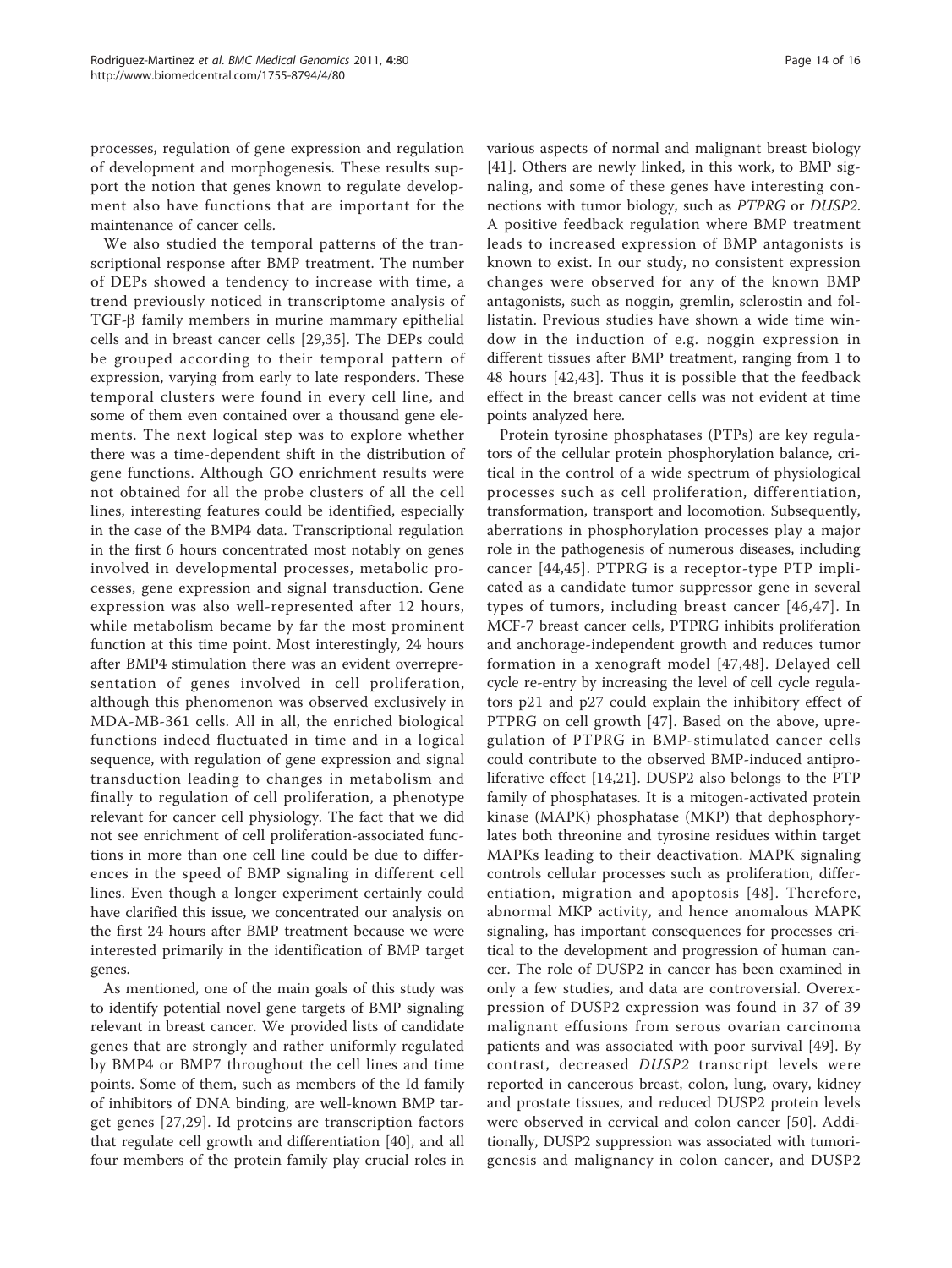<span id="page-15-0"></span>overexpression induced apoptosis and inhibited tumor growth in HeLa cells in vitro and in xenograft models [[51\]](#page-16-0).

# Conclusions

All in all, we show that BMP4 and BMP7 have strong effects on gene expression in breast cancer cells, and that this transcriptional response and its functional outcome follow a temporal sequence. Our data support the existence of a synexpression group of regulated genes that represent the core molecular responses shared by BMP4 and BMP7 signaling pathways. Additionally, we provide a list of potential novel BMP target genes relevant in breast cancer.

# Additional material

[Additional file 1: L](http://www.biomedcentral.com/content/supplementary/1755-8794-4-80-S1.XLS)ist of probes in group C. The expression values are represented as log2 ratios. Data was colored according to the accompanying color key. The data sheet contains 210 probes.

[Additional file 2: G](http://www.biomedcentral.com/content/supplementary/1755-8794-4-80-S2.XLS)O enrichment results for group C genes.

## [Additional file 3: M](http://www.biomedcentral.com/content/supplementary/1755-8794-4-80-S3.XLS)odel-based clustering results and GO

enrichment. The probe clusters obtained are represented as well as the results of the GO enrichment analyses. GO terms are colored according to the accompanying color key.

[Additional file 4: M](http://www.biomedcentral.com/content/supplementary/1755-8794-4-80-S4.XLS)ost commonly regulated genes with rank 6 or higher. The expression values are represented as log2 ratios. Data was colored according to the accompanying color key. The data sheets contain 608 and 281 genes for BMP4 and BMP7, respectively.

## Acknowledgements

The authors greatly appreciate the skillful assistance of Ms. Kati Rouhento. This study was partly supported by grants from the Competitive Research Funding of the Tampere University Hospital, the Sigrid Jusélius Foundation, the Finnish Cancer Organizations, the Academy of Finland (project: 125826) and Biocentrum Helsinki.

## Author details

<sup>1</sup> Laboratory of Cancer Genetics, Institute of Biomedical Technology, University of Tampere and Centre for Laboratory Medicine, Tampere University Hospital, Finland. <sup>2</sup>Computational Systems Biology Laboratory, Genome-Scale Biology Research Program, Institute of Biomedicine, University of Helsinki, Finland.

## Authors' contributions

ARM participated in the design of the study, carried out the interpretation of the data analyses and drafted the manuscript. ELA was responsible for conception and design of the project and participated in writing the manuscript. LS performed computational data analyses and participated in writing the manuscript. JK performed the microarray hybridizations. KN performed computational data analyses. SH supervised and coordinated the computational data analyses and participated in writing the manuscript. AK was responsible for conception and coordination of the project and participated in writing the manuscript. All authors read and approved the final manuscript.

## Competing interests

The authors declare that they have no competing interests.

Received: 12 September 2011 Accepted: 25 November 2011 Published: 25 November 2011

## References

- 1. Schmierer B, Hill CS: [TGFbeta-SMAD signal transduction: molecular](http://www.ncbi.nlm.nih.gov/pubmed/18000526?dopt=Abstract) [specificity and functional flexibility.](http://www.ncbi.nlm.nih.gov/pubmed/18000526?dopt=Abstract) Nat Rev Mol Cell Biol 2007, 8:970-982.
- 2. Nohe A, Keating E, Knaus P, Petersen NO: [Signal transduction of bone](http://www.ncbi.nlm.nih.gov/pubmed/14687659?dopt=Abstract) [morphogenetic protein receptors.](http://www.ncbi.nlm.nih.gov/pubmed/14687659?dopt=Abstract) Cell Signal 2004, 16:291-299.
- 3. Derynck R, Zhang YE: [Smad-dependent and Smad-independent pathways](http://www.ncbi.nlm.nih.gov/pubmed/14534577?dopt=Abstract) [in TGF-beta family signalling.](http://www.ncbi.nlm.nih.gov/pubmed/14534577?dopt=Abstract) Nature 2003, 425:577-584.
- 4. Attisano L, Labbe E: [TGFbeta and Wnt pathway cross-talk.](http://www.ncbi.nlm.nih.gov/pubmed/15000149?dopt=Abstract) Cancer Metastasis Rev 2004, 23:53-61.
- 5. Miyazono K, Maeda S, Imamura T: [BMP receptor signaling: transcriptional](http://www.ncbi.nlm.nih.gov/pubmed/15871923?dopt=Abstract) [targets, regulation of signals, and signaling cross-talk.](http://www.ncbi.nlm.nih.gov/pubmed/15871923?dopt=Abstract) Cytokine Growth Factor Rev 2005, 16:251-263.
- 6. Herpin A, Cunningham C: [Cross-talk between the bone morphogenetic](http://www.ncbi.nlm.nih.gov/pubmed/17521337?dopt=Abstract) [protein pathway and other major signaling pathways results in tightly](http://www.ncbi.nlm.nih.gov/pubmed/17521337?dopt=Abstract) [regulated cell-specific outcomes.](http://www.ncbi.nlm.nih.gov/pubmed/17521337?dopt=Abstract) Febs J 2007, 274:2977-2985.
- 7. Wozney JM, Rosen V, Celeste AJ, Mitsock LM, Whitters MJ, Kriz RW, Hewick RM, Wang EA: [Novel regulators of bone formation: molecular](http://www.ncbi.nlm.nih.gov/pubmed/3201241?dopt=Abstract) [clones and activities.](http://www.ncbi.nlm.nih.gov/pubmed/3201241?dopt=Abstract) Science 1988, 242:1528-1534.
- 8. Hogan BL: [Bone morphogenetic proteins: multifunctional regulators of](http://www.ncbi.nlm.nih.gov/pubmed/8682290?dopt=Abstract) [vertebrate development.](http://www.ncbi.nlm.nih.gov/pubmed/8682290?dopt=Abstract) Genes Dev 1996, 10:1580-1594.
- 9. Thawani JP, Wang AC, Than KD, Lin CY, La Marca F, Park P: [Bone](http://www.ncbi.nlm.nih.gov/pubmed/20042986?dopt=Abstract) [morphogenetic proteins and cancer: review of the literature.](http://www.ncbi.nlm.nih.gov/pubmed/20042986?dopt=Abstract) Neurosurgery 2010, 66:233-246, discussion 246.
- 10. Singh A, Morris RJ: [The Yin and Yang of bone morphogenetic proteins in](http://www.ncbi.nlm.nih.gov/pubmed/20688557?dopt=Abstract) [cancer.](http://www.ncbi.nlm.nih.gov/pubmed/20688557?dopt=Abstract) Cytokine Growth Factor Rev 2010, 21:299-313.
- 11. Alarmo EL, Kallioniemi A: [Bone morphogenetic proteins in breast cancer:](http://www.ncbi.nlm.nih.gov/pubmed/20335308?dopt=Abstract) [dual role in tumourigenesis?](http://www.ncbi.nlm.nih.gov/pubmed/20335308?dopt=Abstract) Endocr Relat Cancer 2010, 17:R123-139.
- 12. Alarmo EL, Kuukasjarvi T, Karhu R, Kallioniemi A: [A comprehensive](http://www.ncbi.nlm.nih.gov/pubmed/17004110?dopt=Abstract) [expression survey of bone morphogenetic proteins in breast cancer](http://www.ncbi.nlm.nih.gov/pubmed/17004110?dopt=Abstract) [highlights the importance of BMP4 and BMP7.](http://www.ncbi.nlm.nih.gov/pubmed/17004110?dopt=Abstract) Breast Cancer Res Treat 2007, 103:239-246.
- 13. Schwalbe M, Sanger J, Eggers R, Naumann A, Schmidt A, Hoffken K, Clement JH: [Differential expression and regulation of bone](http://www.ncbi.nlm.nih.gov/pubmed/12792780?dopt=Abstract) [morphogenetic protein 7 in breast cancer.](http://www.ncbi.nlm.nih.gov/pubmed/12792780?dopt=Abstract) Int J Oncol 2003, 23:89-95.
- 14. Ketolainen JM, Alarmo EL, Tuominen VJ, Kallioniemi A: Parallel inhibition of cell growth and induction of cell migration and invasion in breast cancer cells by bone morphogenetic protein 4. Breast Cancer Res Treat 2010.
- 15. Alarmo EL, Korhonen T, Kuukasjarvi T, Huhtala H, Holli K, Kallioniemi A: [Bone morphogenetic protein 7 expression associates with bone](http://www.ncbi.nlm.nih.gov/pubmed/17895257?dopt=Abstract) [metastasis in breast carcinomas.](http://www.ncbi.nlm.nih.gov/pubmed/17895257?dopt=Abstract) Ann Oncol 2008, 19:308-314.
- 16. Alarmo EL, Rauta J, Kauraniemi P, Karhu R, Kuukasjarvi T, Kallioniemi A: [Bone](http://www.ncbi.nlm.nih.gov/pubmed/16419056?dopt=Abstract) [morphogenetic protein 7 is widely overexpressed in primary breast](http://www.ncbi.nlm.nih.gov/pubmed/16419056?dopt=Abstract) [cancer.](http://www.ncbi.nlm.nih.gov/pubmed/16419056?dopt=Abstract) Genes Chromosomes Cancer 2006, 45:411-419.
- 17. Schwaninger R, Rentsch CA, Wetterwald A, van der Horst G, van Bezooijen RL, van der Pluijm G, Lowik CW, Ackermann K, Pyerin W, Hamdy FC, et al: [Lack of noggin expression by cancer cells is a](http://www.ncbi.nlm.nih.gov/pubmed/17200191?dopt=Abstract) [determinant of the osteoblast response in bone metastases.](http://www.ncbi.nlm.nih.gov/pubmed/17200191?dopt=Abstract) Am J Pathol 2007, 170:160-175.
- 18. Buijs JT, Henriquez NV, van Overveld PG, van der Horst G, Que I, Schwaninger R, Rentsch C, Ten Dijke P, Cleton-Jansen AM, Driouch K, et al: [Bone morphogenetic protein 7 in the development and treatment of](http://www.ncbi.nlm.nih.gov/pubmed/17875715?dopt=Abstract) [bone metastases from breast cancer.](http://www.ncbi.nlm.nih.gov/pubmed/17875715?dopt=Abstract) Cancer Res 2007, 67:8742-8751.
- 19. Montesano R: [Bone morphogenetic protein-4 abrogates lumen formation](http://www.ncbi.nlm.nih.gov/pubmed/17189614?dopt=Abstract) [by mammary epithelial cells and promotes invasive growth.](http://www.ncbi.nlm.nih.gov/pubmed/17189614?dopt=Abstract) Biochem Biophys Res Commun 2007, 353:817-822.
- 20. Shon SK, Kim A, Kim JY, Kim KI, Yang Y, Lim JS: [Bone morphogenetic](http://www.ncbi.nlm.nih.gov/pubmed/19450561?dopt=Abstract) [protein-4 induced by NDRG2 expression inhibits MMP-9 activity in](http://www.ncbi.nlm.nih.gov/pubmed/19450561?dopt=Abstract) [breast cancer cells.](http://www.ncbi.nlm.nih.gov/pubmed/19450561?dopt=Abstract) Biochem Biophys Res Commun 2009, 385:198-203.
- 21. Alarmo EL, Parssinen J, Ketolainen JM, Savinainen K, Karhu R, Kallioniemi A: [BMP7 influences proliferation, migration, and invasion of breast cancer](http://www.ncbi.nlm.nih.gov/pubmed/18980801?dopt=Abstract) [cells.](http://www.ncbi.nlm.nih.gov/pubmed/18980801?dopt=Abstract) Cancer Lett 2009, 275:35-43.
- 22. csbl.go: Semantic similarity based on Gene Ontology. [\[http://csbi.ltdk.](http://csbi.ltdk.helsinki.fi/csbl.go) [helsinki.fi/csbl.go](http://csbi.ltdk.helsinki.fi/csbl.go)].
- 23. Fraley C, Raftery AE: Model based clustering, discriminant analysis, and density estimation. J Am Stat Assoc 2002, 97:611-631.
- 24. Yeung KY, Fraley C, Murua A, Raftery AE, Ruzzo WL: [Model-based](http://www.ncbi.nlm.nih.gov/pubmed/11673243?dopt=Abstract) [clustering and data transformations for gene expression data.](http://www.ncbi.nlm.nih.gov/pubmed/11673243?dopt=Abstract) Bioinformatics 2001, 17:977-987.
- 25. Ovaska K, Laakso M, Haapa-Paananen S, Louhimo R, Chen P, Aittomaki V, Valo E, Nunez-Fontarnau J, Rantanen V, Karinen S, et al: [Large-scale data](http://www.ncbi.nlm.nih.gov/pubmed/20822536?dopt=Abstract)